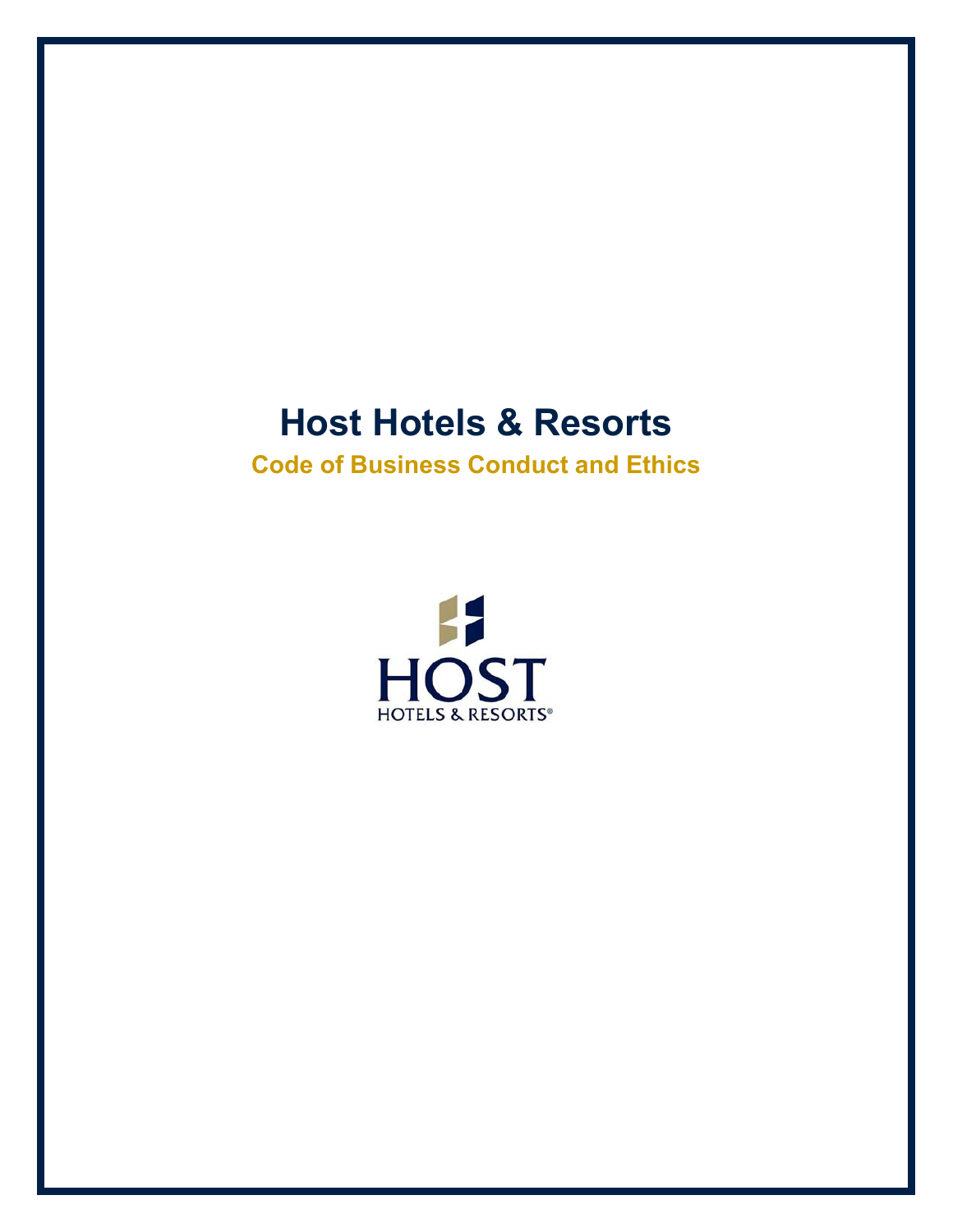## **Notice regarding Updated Host Hotels & Resorts Code of Business Conduct and Ethics**

## **January 1, 2017**

We recently updated our Code of Business Conduct and Ethics. The Code applies to our Board of Directors and all of our employees, including our principal executive officer, principal financial officer, principal accounting officer and controller. We review the Code periodically and amend the Code as appropriate. We last updated the Code in 2010.

We substantially rewrote the Code so that it is in plain English and now includes examples to assist in understanding and references internal policies for further information. We have also refreshed certain formatting in the Code. All of these changes were intended to make the Code more accessible, user-friendly and understandable, while the substance of the Code remains largely similar to the Code in effect prior to these changes.

Additional changes to the Code include:

- An introductory message from the CEO to set the "tone at the top";
- Organization of sections within the Code around the Company's "EPIC" values Excellence, Partnership, Integrity and Community;
- The introduction of hypotheticals that are tied to our work and industry to assist employees in understanding the concepts presented;
- The section "Special Ethics Obligations of Employees with Financial Reporting Obligations" was revised and replaced with a section imposing similar obligations on all employees, not just those directly involved in a financial reporting function; and
- In the section "We Respect Each Other," we have updated "protected" characteristic and traits" to include gender identity, gender expression and genetic information, and addressed discrimination and harassment at our Company as well as our obligation to partners and third parties. In addition, this section now includes a statement of our commitment to an inclusive workplace.

The new Code of Business Conduct and Ethics became effective January 1, 2017.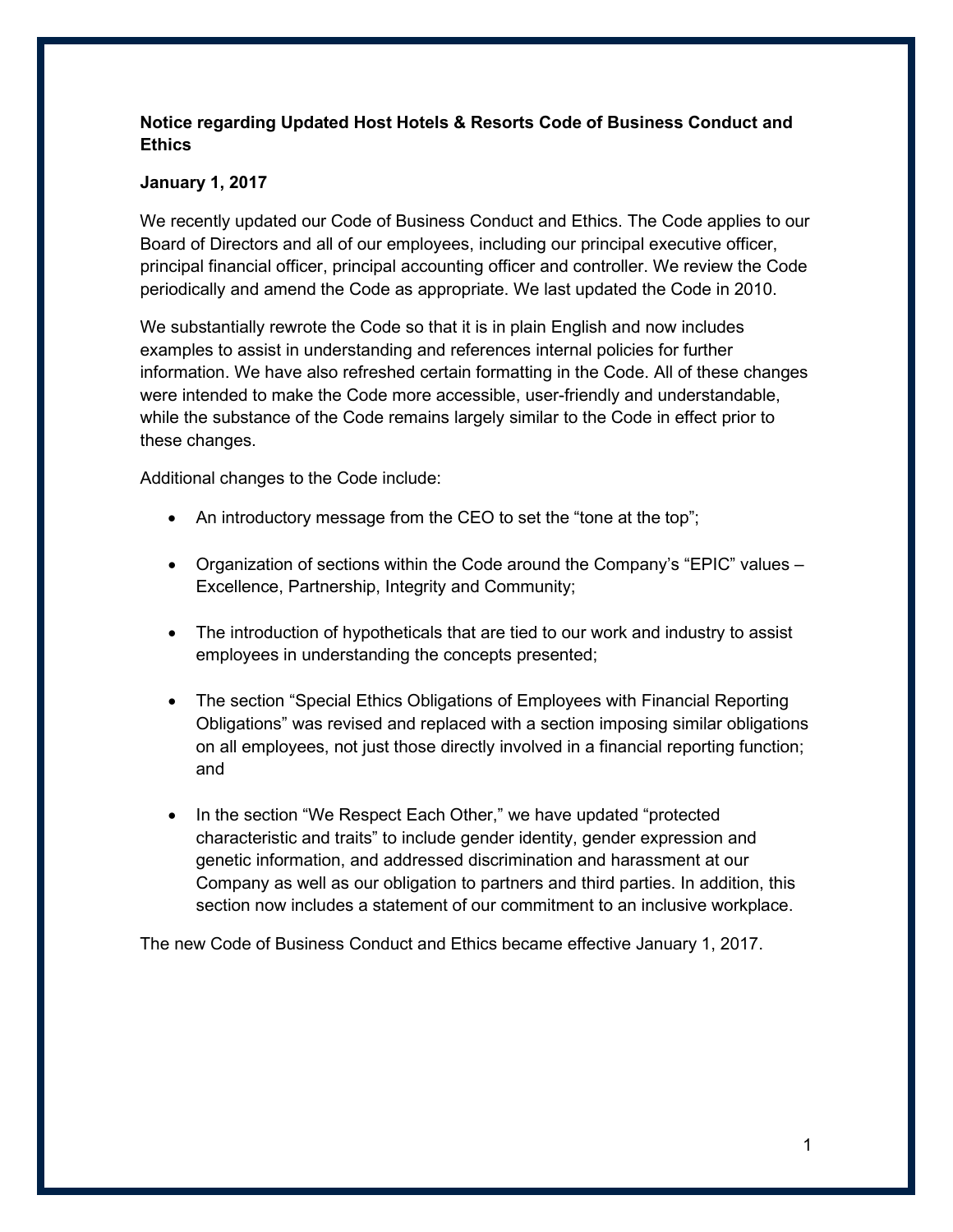## <span id="page-2-0"></span>**Message from Our CEO**

Dear Colleagues,

At Host Hotels & Resorts, we like to say that we're EPIC. That's because as an organization, we strive for integrity and excellence in everything we do. Our philosophy has been, and always will be, to sustain the highest possible ethics in pursuit and performance of the Company's mission to be the preeminent owner of high-quality lodging real estate. From our commitment to responsible investments to our green initiatives, we demonstrate a great respect for each other, our stockholders, and for the communities in which we operate. Our ability to deliver on what we promise, and to maintain honesty and integrity in all of our business dealings, is an organizational source of pride that inspires confidence and loyalty from our stockholders, partners, employees, and the communities in which we operate.

We can all take part in this effort by reading and adhering to our Code of Business Conduct and Ethics. This document, simply referred to as "our Code," exists to remind us of the commitments we make to each other, our stakeholders and our business each day. It also provides us with guidelines and support for doing our jobs efficiently and with integrity.

If you have any concerns that our Code is being violated, please come forward. You may reach out to your manager, the Law Department, Human Resources, or the Ethics hotline. Our Company has a strict no-retaliation policy, so you never have to worry about any adverse effects or punishment for making a good faith report. By working together, we will ensure that Host continues to be an organization trusted by our stakeholders and partners, respected by our competitors, and of which we can all be proud.

Thank you for taking a moment to read our Code and, as always, thank you for making Host EPIC.

Sincerely,

Jim Risoleo CEO, Host Hotels & Resorts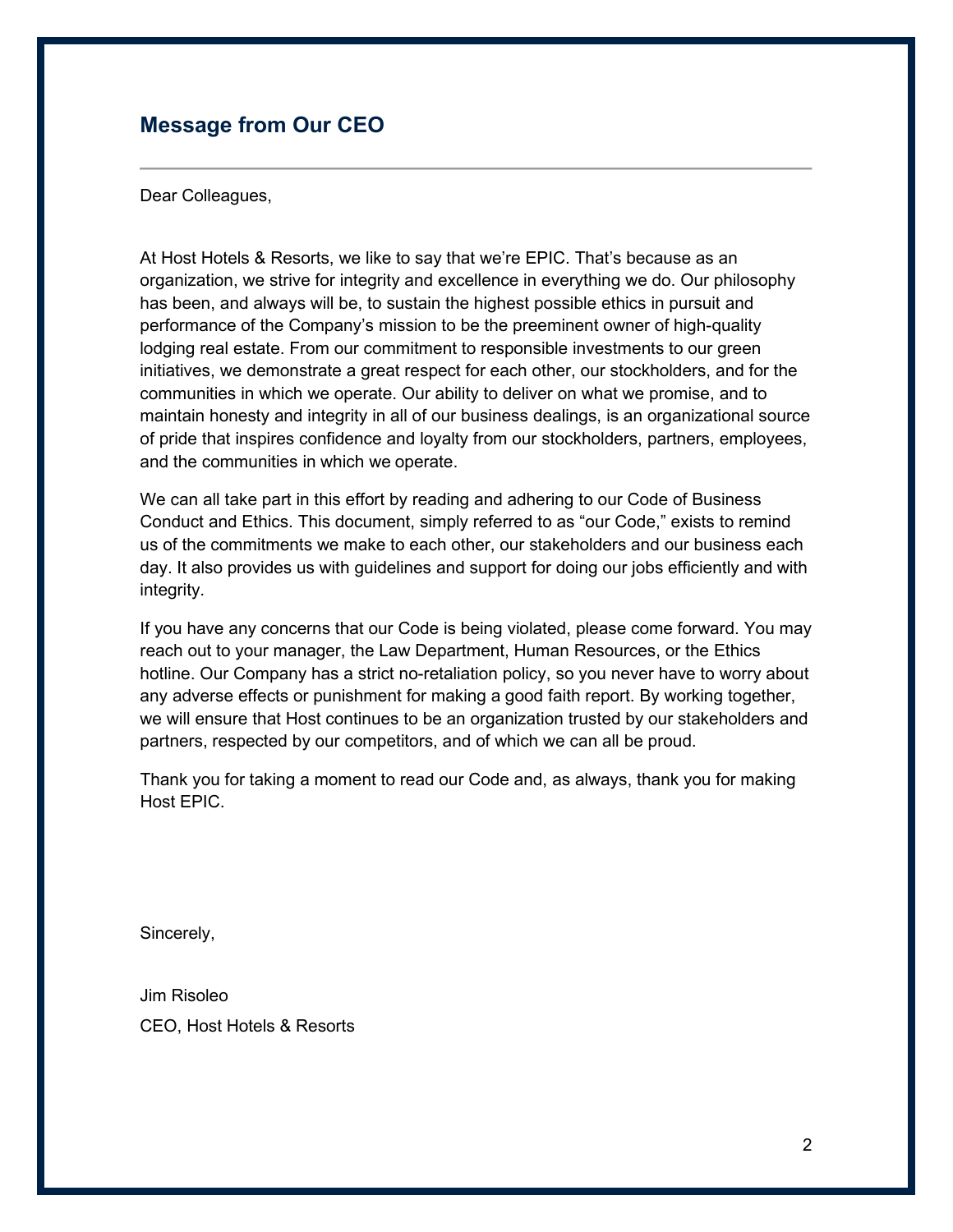# <span id="page-3-0"></span>**Table of Contents**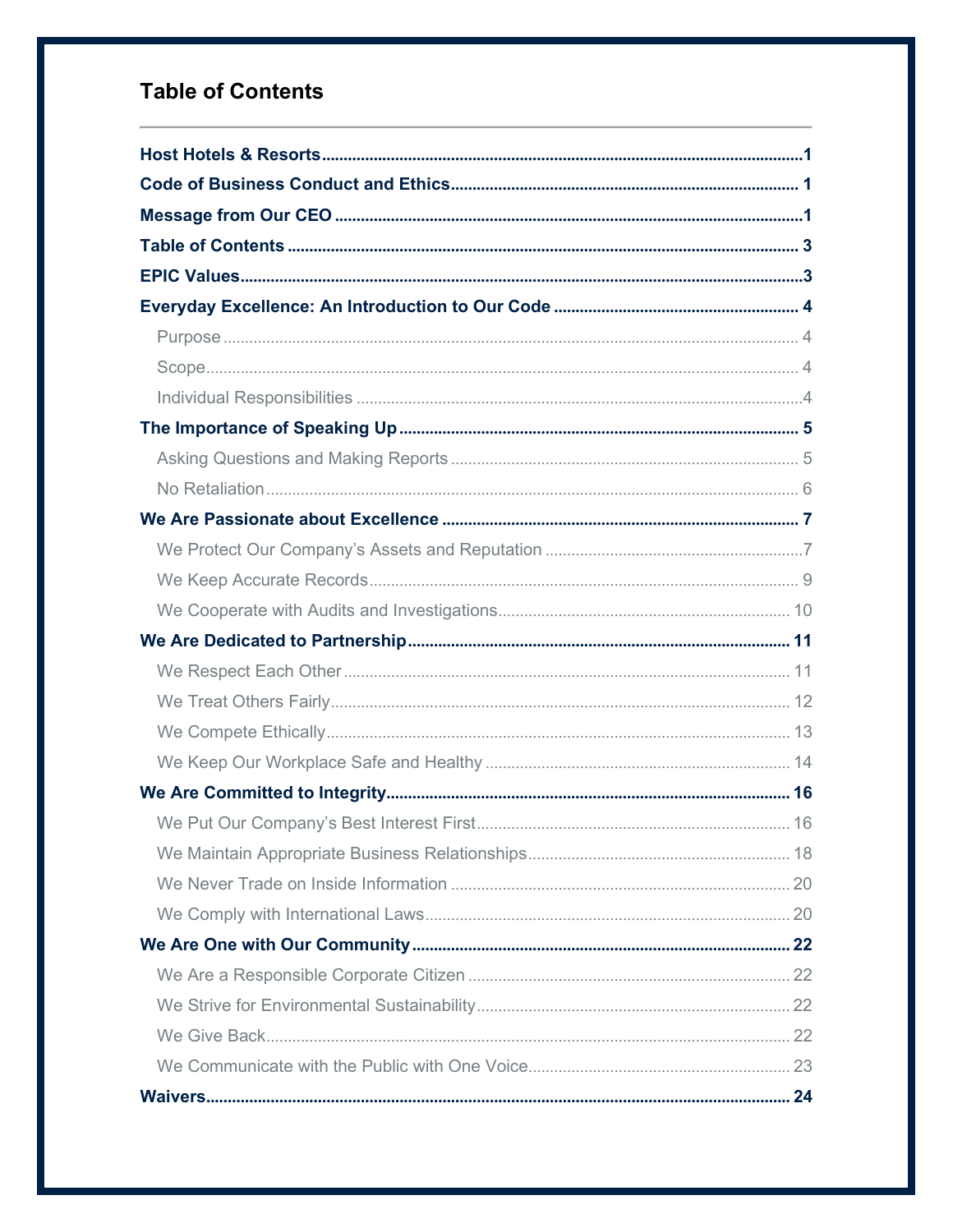# <span id="page-4-0"></span>**EPIC Values**

#### **Passionate about Excellence**

We have a passion for excellence in everything we do. We value initiative and creativity, and believe focus and discipline are essential to everyday excellence.

#### **Dedicated to Partnership**

We are dedicated to partnership and hold a deep respect for the talents and roles of others. We succeed through teamwork and communication.

## **Committed to Integrity**

We are committed to integrity and ethical behavior and to our responsibilities and commitments. We are honest with ourselves and with others.

#### **One with our Community**

We are one with our community and our many communities. We recognize our responsibility to others. The balance in our lives reflects the importance of caring for others internally and externally.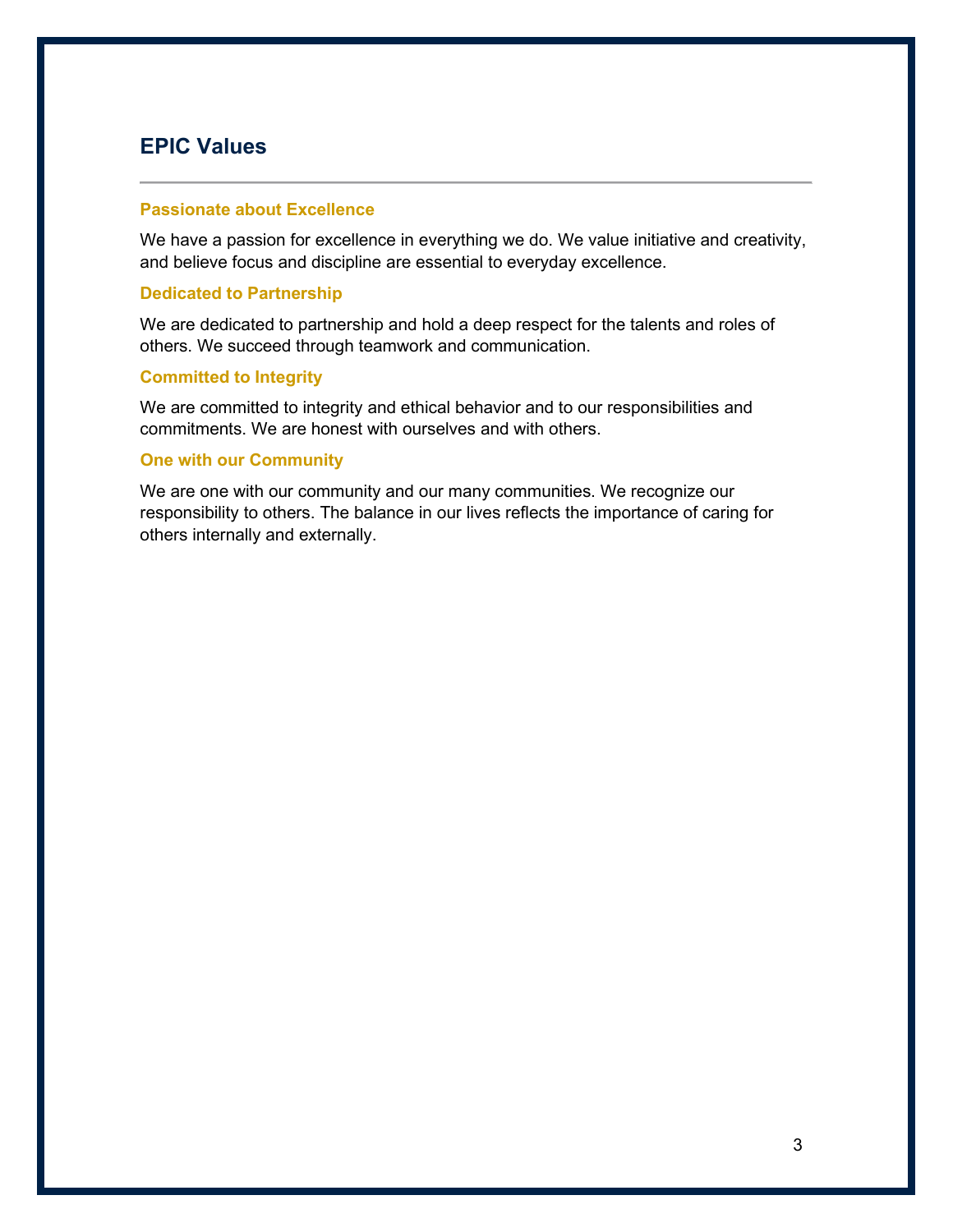# <span id="page-5-0"></span>**Everyday Excellence: An Introduction to Our Code**

## <span id="page-5-1"></span>**Purpose**

At Host, we believe long-term successful business relationships are built by being honest, open, and fair. When we join Host, we make a promise to uphold the highest professional standards in all business operations by conducting our business honestly and ethically. Our Code of Business Conduct and Ethics ("Code") is here to help us keep that promise. It is a means to supplement our business judgment, and assists us in making sound decisions in complex situations. An understanding of our legal and ethical parameters—something our Code also highlights—enhances that judgment.

## <span id="page-5-2"></span>**Scope**

Our Code applies to everyone. That means all employees, officers, and directors of Host Hotels & Resorts, L.P., Host Hotels & Resorts, Inc., and its consolidated subsidiaries ("Host" or the "Company") are expected to adhere to the Code and the principles that underlie it. We all have a responsibility to pay close attention to our legal and ethical boundaries and to comply with all applicable laws and regulations of the jurisdictions where we conduct business at all times.

We have the same obligation to the communities where we do business, to the business partners with whom we work, and to the stockholders who have invested in our business. This also means following the spirit of the law and doing the right, ethical thing even when the law is not specific. We expect that our suppliers, consultants, agents, and other third parties with whom we do business will adhere to our Code.

## <span id="page-5-3"></span>**Individual Responsibilities**

We are all expected to take our responsibilities seriously, and that means following our Code and Company policies, respecting the law and the commitments we make to others, and performing our work to the best of our individual ability. No one is exempt from doing the right thing at Host.

Managers have a special duty to set an example for other employees. By understanding and living the values we commit to in our Code and policies, managers can set a high standard of integrity for direct reports, as well as for the Company at large. If you are a manager at Host, it is up to you to make sure that the employees who report to you understand and adhere to the Company's expectations of honest and ethical conduct. Managers should also create a working climate in which employees feel safe coming to you with concerns and questions. And, as always, managers in particular must never retaliate or tolerate acts of retaliation against those who share their honest concerns.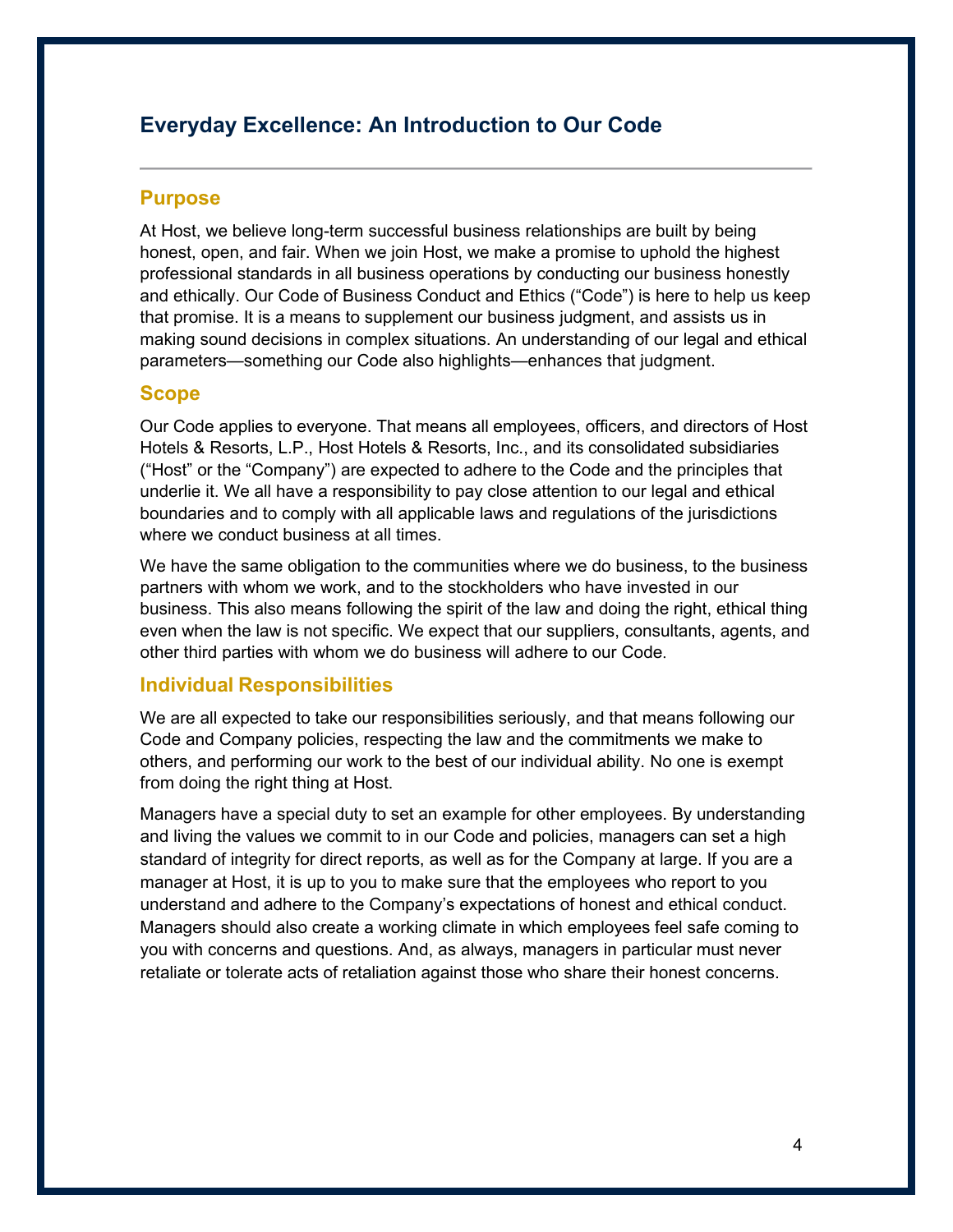# <span id="page-6-0"></span>**The Importance of Speaking Up**

## <span id="page-6-1"></span>**Asking Questions and Making Reports**

Although no two situations are alike, it is important that we all aim for consistency and balance when issues arise. It is essential that we all keep an eye out for possible violations of laws, regulations, and our business ethics—regardless of how or where these violations occur, or by whom they were committed. We do this not to create a culture of mistrust, but to foster a culture of integrity. No one may justify misconduct or illegal conduct by claiming it was approved by someone more senior in management. By recognizing and speaking up about potential wrongdoing, we make Host a better place for everyone.

Always feel free to reach out to any of the following resources:

- Your manager, or another manager you trust
- The Law Department
- Human Resources
- The Ethics hotline  $-1-866-384-4277$
- The Ethics website [https://hosthotels.ethicspoint.com](https://hosthotels.ethicspoint.com/)

Reports made through the Ethics hotline and website are handled by a third-party provider, who then forwards the information to the Law Department. You will always be given the option to make your report anonymously. Any questions or concerns regarding accounting, internal controls, or auditing matters will be forwarded to the Audit Committee of the Board of Directors.

If you are not sure how to handle a particular situation, please consider these options carefully. Remember that reporting your concerns helps our Company improve processes and address problems quickly, and can ensure that our Company performs up to its maximum potential. Please keep in mind the following guidelines when the right decision isn't clear:

**First, ask yourself: does the action you're considering taking, or that is being asked of you, seem improper?** Trust your instincts and good judgment. If something doesn't seem or feel right, it probably isn't.

**Consider discussing the issue with your manager.** In many cases, he or she will be able to shed some light on the situation, and will appreciate being brought into the decision-making process.

**Seek help from others in the Company.** If you're faced with a situation you may not feel comfortable discussing with your manager, bring it up with the Law Department or Human Resources.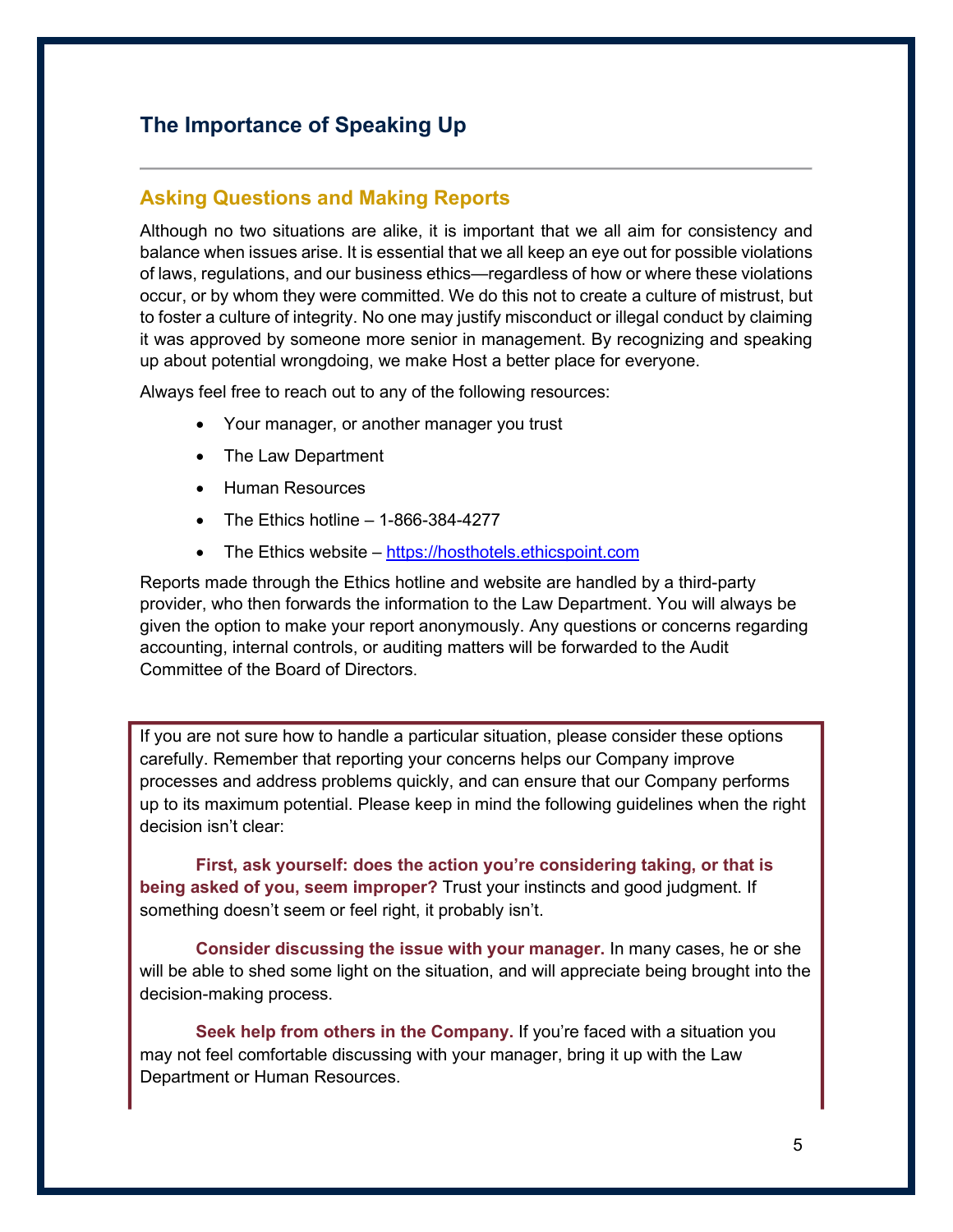**Know that your report will be treated in confidence and won't be met with retaliation.** If you feel more comfortable making an anonymous report, your identity will be protected to the extent legally possible. Host does not tolerate retaliation of any kind against anyone who makes a good faith report of a suspected violation.

#### **What happens after you make a report?**

Host takes every report seriously, and investigates suspected violations promptly and thoroughly. When asked, we are all expected to cooperate with internal investigations and to provide honest and complete information wherever possible. It is easier for the Company to conduct investigations if you identify yourself. In most cases, however, you may remain anonymous when you are more comfortable doing so. In cases where you identify yourself, Host will use reasonable efforts to protect your identity, as well as the identities of those involved in the investigation.

#### **Discipline**

We are all expected to take responsibility for our actions, and anyone who violates our Code, policies, procedures, applicable laws, rules, or regulations will be treated appropriately. These individuals may face discipline, up to, and including, termination. They may also face financial penalties and potential civil and criminal liability as applicable under the law. Anyone who directs or approves of actions that violate our Code, policies, procedures, laws, rules, or regulations may also face similar discipline.

## <span id="page-7-0"></span>**No Retaliation**

Any person who reports potential misconduct in good faith will not suffer retaliation. Further, anyone who attempts to engage in retaliation is subject to discipline, up to, and including, termination. "Good faith" means that you come forward with all of the information you have and believe you are giving a sincere and complete report. In other words, it does not matter whether your report turns out to be correct, as long as your intentions are honest. We expect that discretion and professionalism will guide all involved—both those making the report and those conducting the investigation.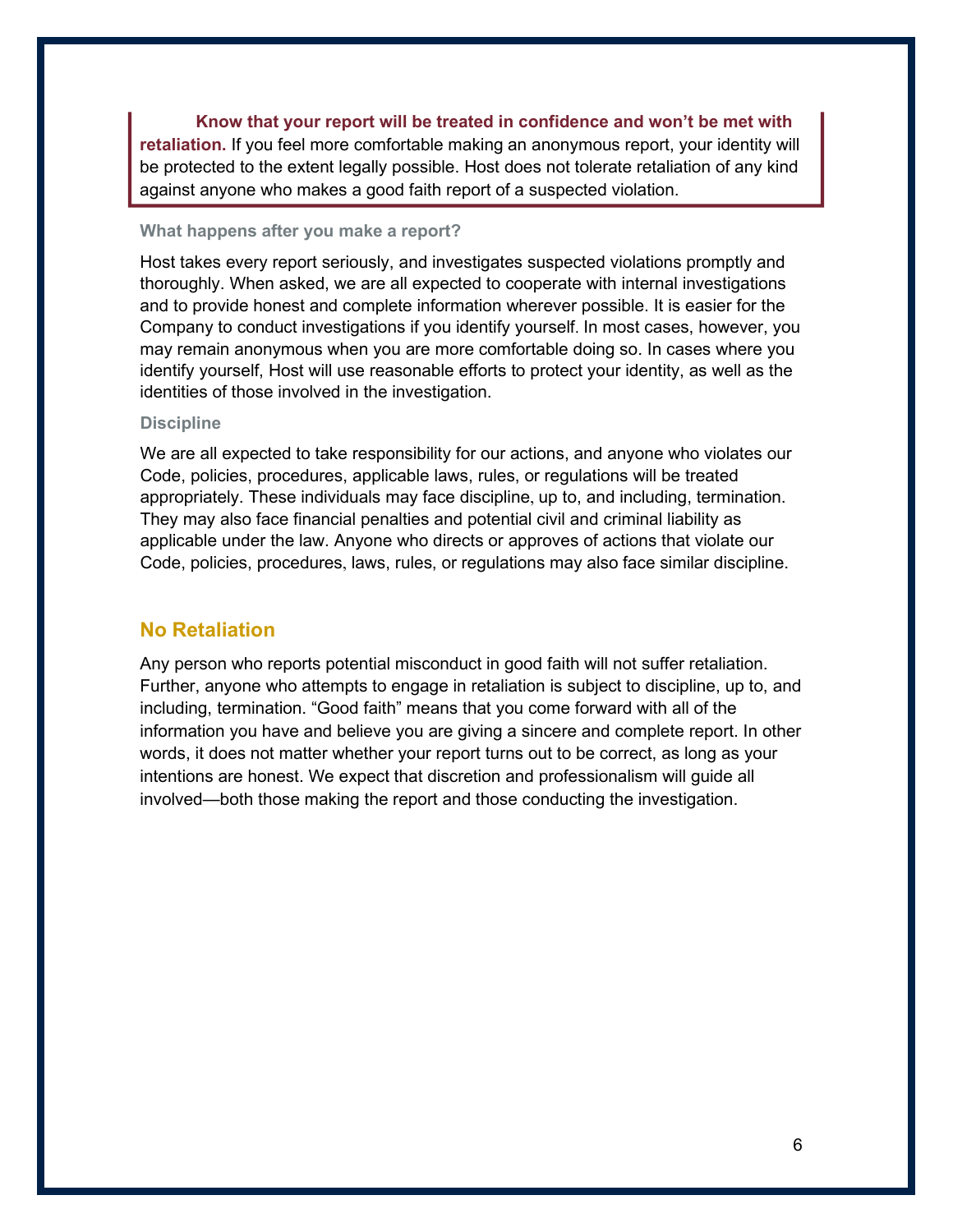# <span id="page-8-0"></span>**We Are Passionate about Excellence**

## <span id="page-8-1"></span>**We Protect Our Company's Assets and Reputation**

At Host, the level of excellence we bring to our business dealings depends on our ability to protect and preserve our assets. Our assets should only be used in the manner intended and only for legitimate business purposes. Our assets include intangible assets, such as the Company's proprietary information, tangible assets, both large and small, and other assets under the Company's control that may be provided by third parties.

## **Confidentiality**

We are committed to protecting our Company's information, as well as information entrusted to us by others. We may never share such information with anyone outside of Host, unless there is a legitimate and authorized business purpose for the disclosure or we are required by law to do so. We must also avoid sharing it with other employees who are not authorized to receive it or do not have a business need for the information. Confidential information includes all non-public information about the Company as well as information provided to us by our operators, managers, contractors, and business partners. Here are some examples:

- Financial information
- Forecasts, projections, and analyses
- Strategic and business plans
- Offers and proposals for acquisitions
- Dispositions and other transactions
- Information about our operators, managers, customers, vendors, and suppliers
- Other documents, contracts, agreements, and analyses related to our business
- Information entrusted to us by others on a confidential basis
- Any other information that might be of use to competitors or harmful to us if disclosed

To avoid accidental disclosure, it is important to use discretion when discussing Company business in public places. Elevators, restaurants, trains, and airports may be convenient places to work while traveling—unfortunately, they may also be too crowded to have private conversations. If you have a question as to whether certain information is considered confidential, please consult with the Law Department.

**Q:** James goes out to lunch at a nearby restaurant with one of his coworkers, Kumar. James excitedly tells Kumar about a potential acquisition. James doesn't think twice about going over the letter of intent and negotiation strategy because it's all preliminary and Kumar has a business need to know this information. Is this okay?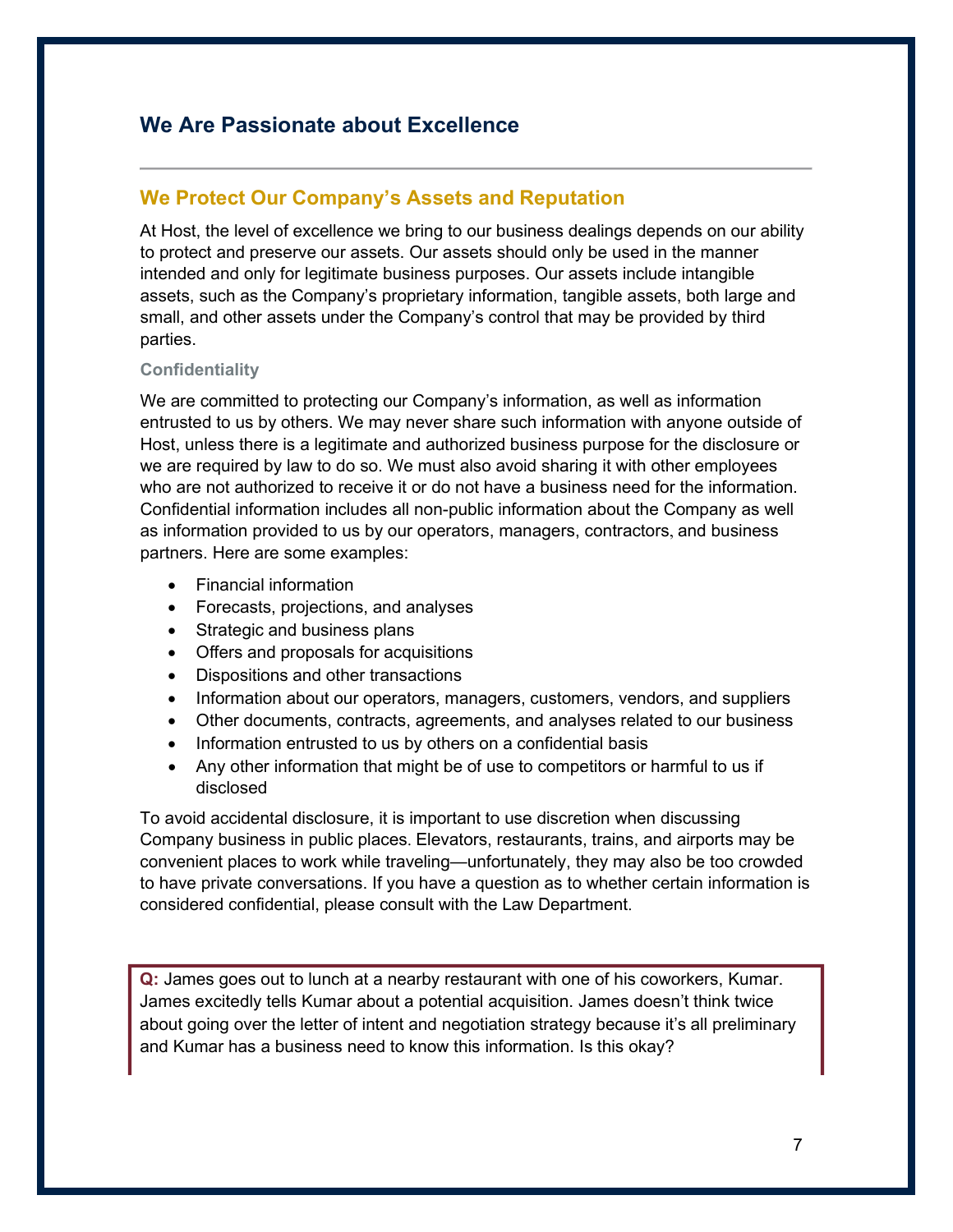**A:** No. Although James can certainly share this information with Kumar, he shouldn't discuss it in a restaurant or any public place.

#### **Intangible property**

Host's proprietary information includes our Company's intellectual property ("IP")—an asset that defines us as a Company and gives us a competitive edge. IP includes trade secrets, patents, trademarks, and copyrights, as well as business intelligence reports and analyses, designs, databases, records, salary information, and any unpublished financial data and reports. Using or sharing this information without authorization would not only violate our policy, but could also damage our Company's business and reputation in the marketplace.

In addition, the Company respects the intellectual property rights of others. We understand that the unauthorized use, such as copying or downloading, of legally protected work creates potential financial and legal liability for the Company. If we want to use the IP belonging to someone else, we will obtain the necessary authorizations. Please consult the *Intellectual Property Guidelines* if your work product includes text, images, video, or music that was not created by the Company or fellow Host employees.

#### **Tangible property**

Information is one of our most important assets—but it's not our only asset. We should also keep a watchful eye on our Company's physical property, such as its equipment, facilities, supplies, and funds. Company time is also considered an important resource that we should use appropriately and wisely. We should all remember that it is our responsibility to use these resources for their intended business purposes, and protect them from loss, damage, waste, carelessness, or theft**.**

Like other assets, our Company's network and computer systems should be used ethically and legally. While we may make reasonable and appropriate personal use of these systems, we should bear in mind that our electronic communications carry no expectation of privacy. This includes all data and communications transmitted by, received by, or contained in Company email or voicemail accounts. It also applies to electronic documents maintained on Company laptops and other mobile devices. At no time may we use the internet for unauthorized, illegal, or unethical purposes, or to download sexually suggestive or explicit material. We should also take care when drafting emails, as electronic messages can be altered—and forwarded—without our consent.

In order to make sure that our Company's information technologies are secure and business-focused, the Company reserves the right to monitor any messages transmitted or stored in its systems, including deleted information, as allowed by local law. That means communications and other data created on Company systems—like any other form of business correspondence—are not private communications. If you receive any inappropriate communications on our Company's systems, consult with Human Resources immediately.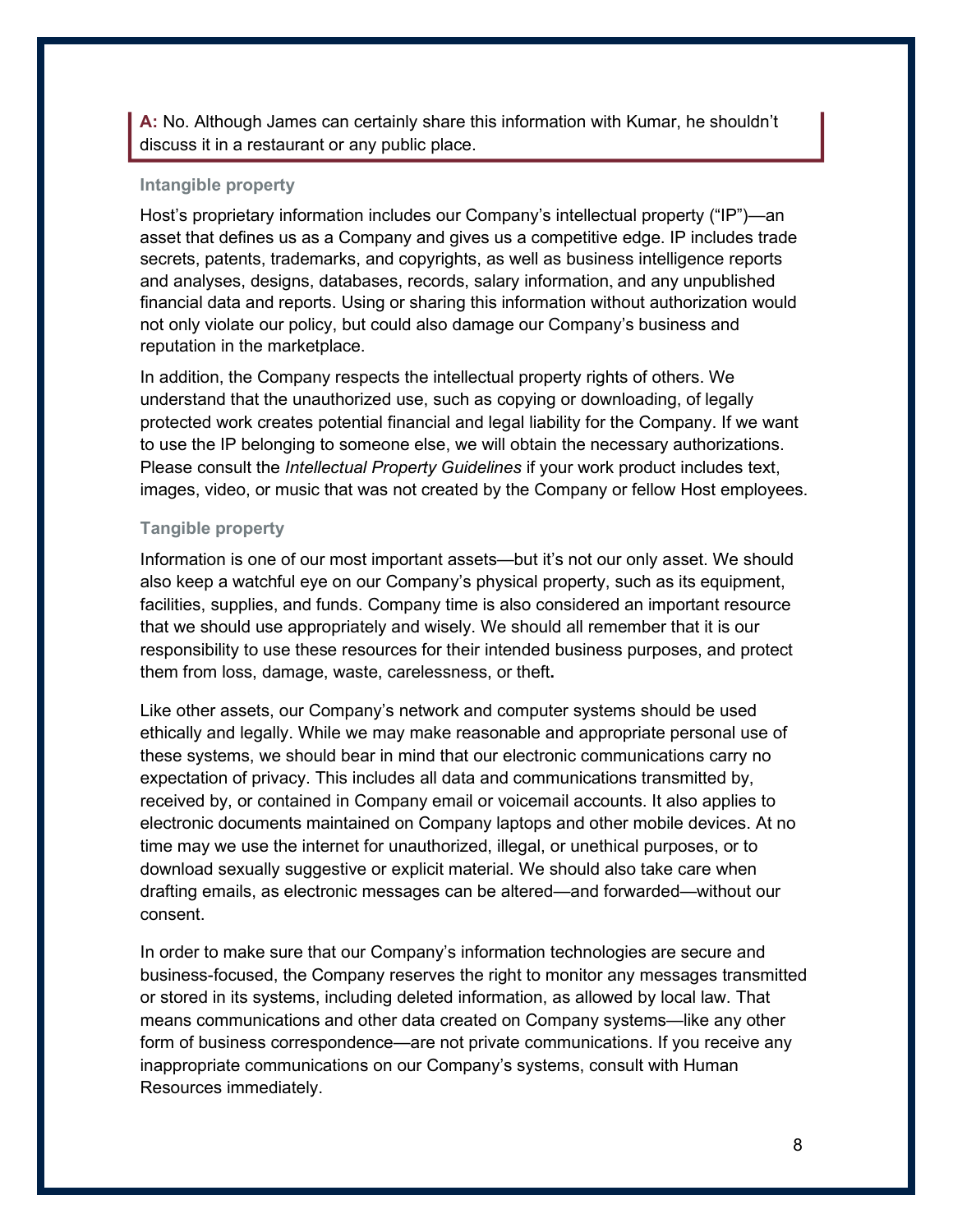## <span id="page-10-0"></span>**We Keep Accurate Records**

Reporting accurate, understandable information about our Company's business, earnings, and financial condition is one of our most important duties. After all, having a clear picture of the state of our business and operations allows us to make the right decisions that drive us toward excellence. And because Host is owned by the public, part of our obligation to stockholders is to make various disclosures to the public. We make these public disclosures truthfully and completely, as is required of us by our commitment to integrity and the laws and regulations that govern our work.

To this end, our Company has implemented disclosure controls and procedures to ensure that any reports, documents, or other public disclosures we make are timely, compliant, and otherwise full, fair, accurate, and understandable. Those of us involved in the process or responsible for the preparation of Host's public disclosures have a responsibility to ensure that such disclosures and information are complete, accurate, in compliance with all internal controls and procedures and all applicable governmental laws, rules and regulations.

All of our books, records, accounts, and financial statements must be maintained in reasonable detail. They must also appropriately reflect the Company's transactions and conform both to applicable legal and accounting requirements and to our system of internal controls. Unrecorded or "off the books" funds or assets may not be maintained under any circumstances.

The accurate and timely reporting of our financial results and financial condition requires that all financial information be recorded promptly and accurately, and that our systems for recording and reporting that information be properly functioning and subject to regular and thorough evaluations. While not all of us may be familiar with accounting procedures, we need to make sure every business record is accurate, complete, and reliable.

We are all responsible for reporting any concerns regarding questionable accounting or auditing matters. This applies to all operating reports or records prepared for internal or external purposes. False, misleading, or incomplete information impairs our Company's ability to make good decisions and undermines stockholder trust. In some cases, this kind of activity may also be illegal.

If you believe that a violation of our recordkeeping or financial reporting processes has occurred, please contact the General Counsel. You may also contact the Audit Committee of the Board of Directors through the Ethics hotline at 1-866-384-4277, or by logging on to [https://hosthotels.ethicspoint.com](https://hosthotels.ethicspoint.com./).

#### **Records retention**

Managing, retaining and appropriately discarding our records is another important, shared duty, which contributes heavily to our overall efficiency. A "record" can be any electronic, email, image, or paper, document that is created, received, and maintained by our Company for legal, regulatory, accounting, or business purposes. All of us create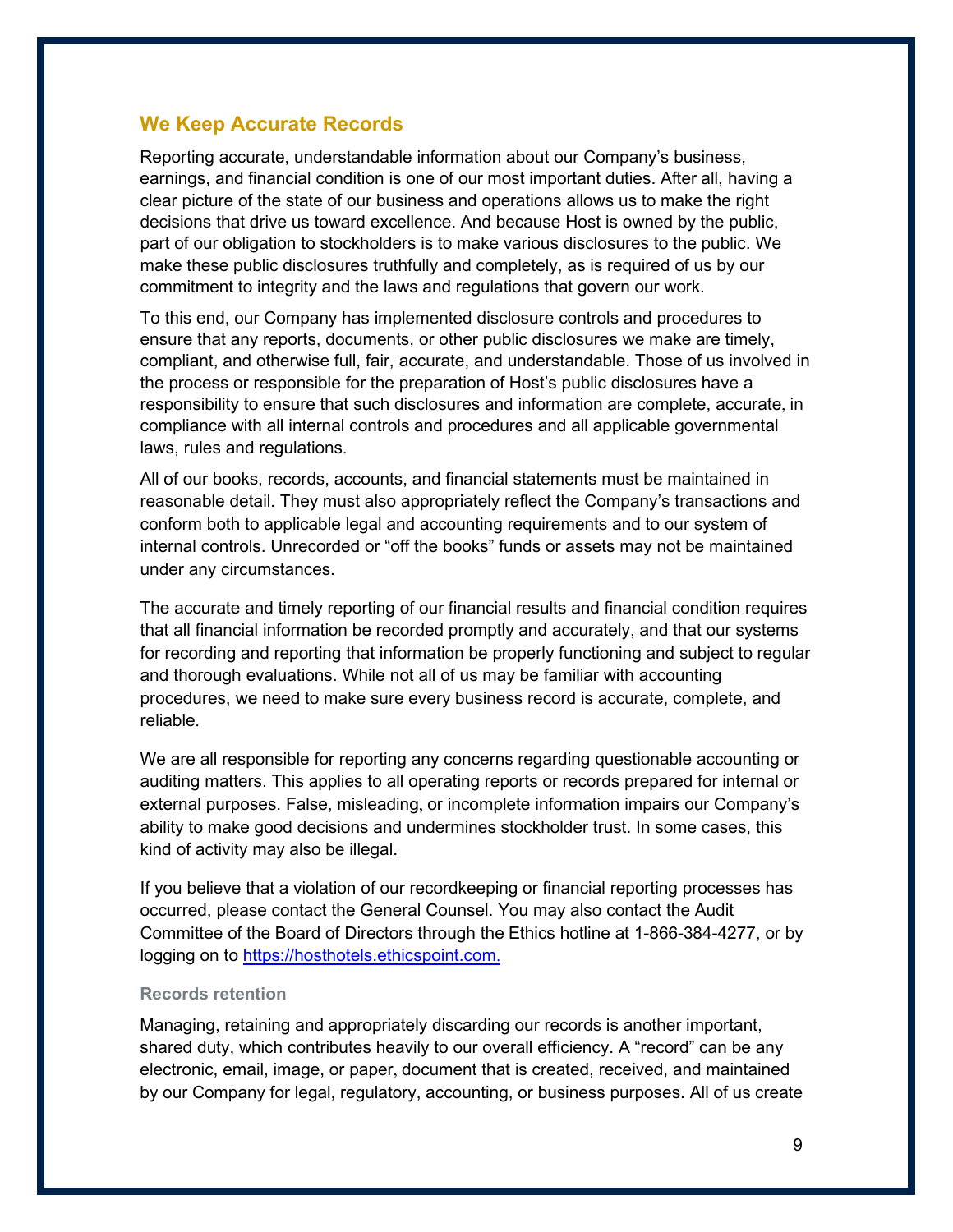records in some way or another. Therefore, it is critical that we follow the records management policies and retention schedules. These policies tell us the length of time for which we should maintain business records and outline procedures for complying with legal holds. (And, to be clear, a "legal hold" applies to records connected with actual or anticipated litigation.)

Records should always be retained or destroyed according to our Company's *Records Management and Retention Policy*. If you have questions about this section, are contacted about actual or anticipated litigation or a government investigation, or believe that someone has improperly concealed, altered, or destroyed a record, please contact the Law Department immediately.

#### **Travel and expenses**

Travel, accommodations, meal costs and other business-related expenses must fully comply with our Company's *Business Expense Reimbursement Policy* in order to be reimbursed. As with every other business transaction, requests for reimbursement of business-related expenses must be fully documented and reported accurately and completely. Keep in mind that only business-related expenses will be reimbursed; charges for personal entertainment (for example, movies, shows, and clubs) or extravagant meals, even those with business partners, are not considered business expenses. If you have doubts about whether a business-related expense is appropriate, please consult with Accounting or Human Resources for guidance.

## <span id="page-11-0"></span>**We Cooperate with Audits and Investigations**

We cooperate with auditors, the government, and other federal, state, or local government entities or agencies that may regulate our business. This means that we always communicate truthfully and completely in connection with any inquiries or investigations conducted by government officials and regulatory agencies.

If you have any questions about communications with external parties, please seek guidance from Investor Relations.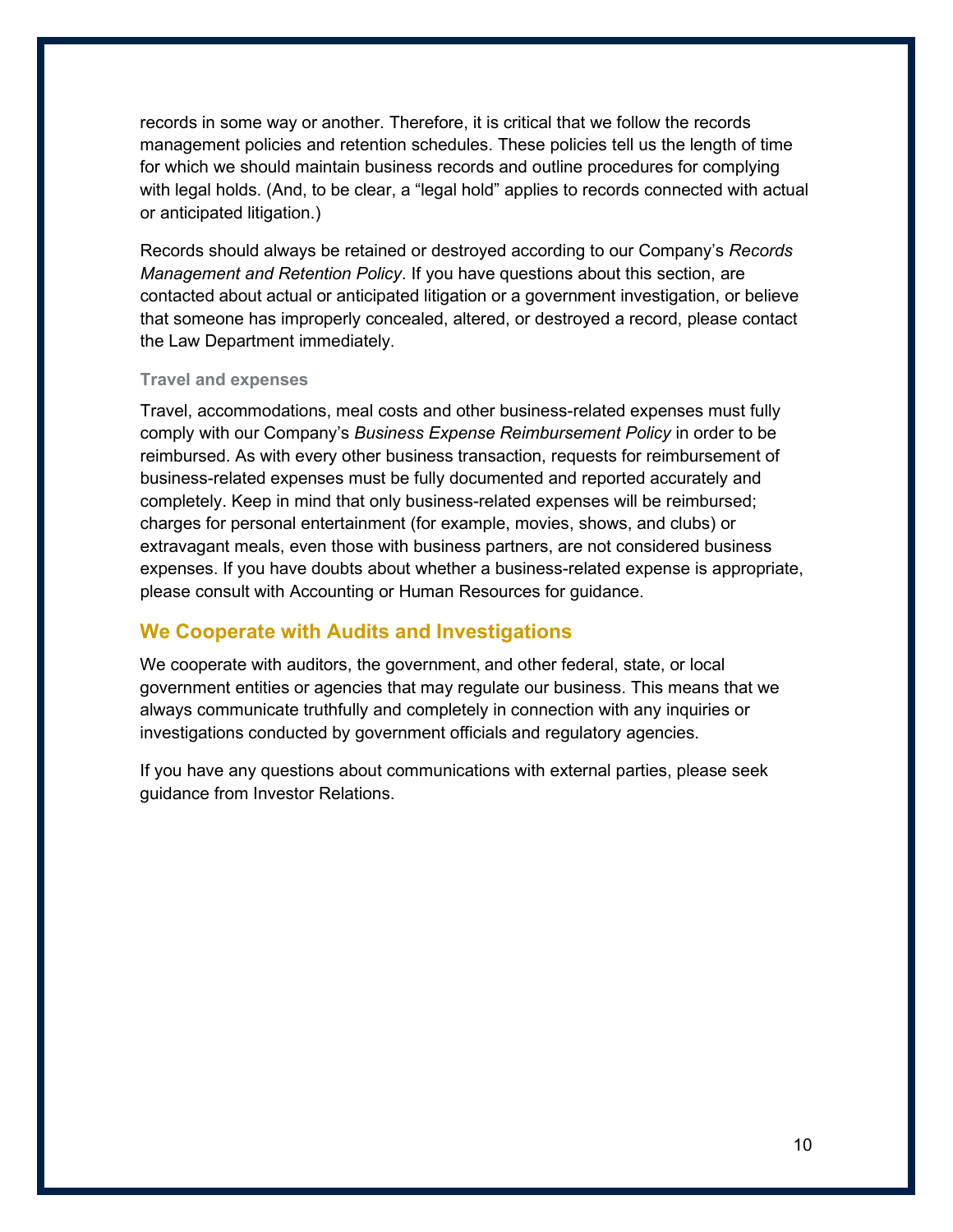# <span id="page-12-0"></span>**We Are Dedicated to Partnership**

## <span id="page-12-1"></span>**We Respect Each Other**

We are able to work together as a team at Host because we are dedicated to partnership—with our business partners and third parties and with our fellow employees as well. We foster strong ties by showing respect for each other's backgrounds, opinions, and talents. Likewise, cultural understanding enriches our business, helping to connect us to our global stakeholders. These values are expressed in our commitment to equal employment opportunities, as well as fair treatment in all of our recruitment, hiring, and promotion practices. At Host we are employed and promoted based on our work abilities, skills, achievements, and experience, without any regard to any protected characteristic or trait.

To be clear, a "protected characteristic or trait" includes age, race, color, religion, gender, gender identity, gender expression, genetic information, marital status, ancestry, sexual orientation, national origin, disability, veteran status, or any other basis or characteristic protected by law.

**Q:** Gene has worked for Host for over 10 years and is, at age 50, the oldest person on his team. His boss has recently been replaced by Stuart, a man 20 years Gene's junior. Gene has noticed that Stuart has begun taking away some of his responsibilities, saying that the lodging market has evolved, and that younger people are needed to understand the contemporary assets that Host should be acquiring. What should Gene do?

**A:** Gene should report Stuart's conduct immediately. These types of comments have no place at Host, and could be considered discrimination. If Gene would prefer to make the report anonymously, he may call our confidential Ethics hotline at 1-866-384-4277 or visit [https://hosthotels.ethicspoint.com.](https://hosthotels.ethicspoint.com./)

Our dedication to partnership in a diverse workplace also means that Host is committed to maintaining an environment free from harassment and hostility. In general terms, "harassment" is unwelcome behavior toward a person, whether a fellow employee, business partner or third party, which stems from that individual's protected characteristic or trait. Harassing behaviors may vary, but typically all share the purpose or effect of creating an intimidating, hostile, or offensive work environment. Harassment of any kind is determined by how others perceive your actions regardless of your original intention. Examples of harassing acts include unwanted sexual advances, threats of violence, and offensive comments—none of which are acceptable at Host, regardless of location. Simply put, Host will not tolerate discrimination or harassment of employees or non-employees with whom we have a business, service or professional relationship.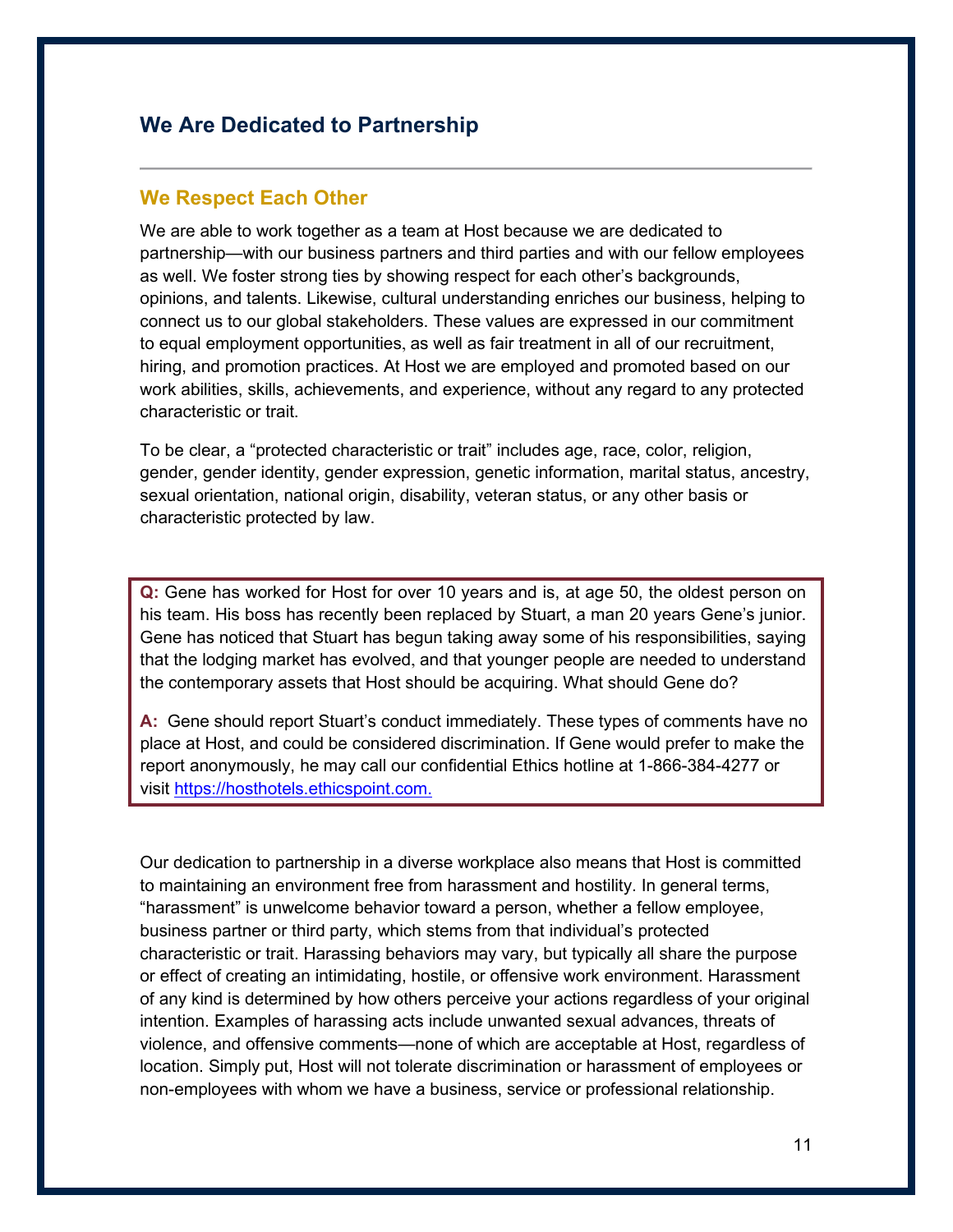Our dedication to partnership also means that Host is committed to a workplace that is inclusive for all employees. It is therefore inappropriate to conduct business in environments from which some employees are excluded, or in which some employees feel uncomfortable. Employees should not attend business meetings, including events sponsored by vendors, third parties or business partners, that are held in clubs or facilities that provide entertainment that is primarily of a sexual nature, such as "gentlemen's clubs" and should never request reimbursement from the Company for any expenses, like meals or entertainment, associated with such clubs or facilities. Additionally, Company funds should not be spent on clubs that restrict membership on the basis of any protected characteristic or trait.

For more information, please refer to our *Harassment Policy*.

#### **Employee privacy**

During the course of our employment, we provide personally identifiable information to some of our colleagues, including, but not limited to:

- Benefits information
- Salary history
- Performance reviews
- Government identification numbers
- Marital status
- Contact information

We all have a right to have the personal information we provide to the Company kept private. Therefore, we have a responsibility to our coworkers to protect this information, consistent with the various privacy laws that apply to our work. If you have access to this type of information, whether on paper or electronically, you have a duty to safeguard it. You may not share personal information unless you are authorized to do so for a business purpose and have the proper privacy protections in place.

## <span id="page-13-0"></span>**We Treat Others Fairly**

We are expected to compete vigorously in our business, but never by sacrificing honesty and fairness. This is vital in all of our transactions and negotiations. We look to gain a competitive advantage through our superior performance, and never through unethical or illegal business practices. For this reason, we extend the same respect and courtesy to our competitors as we do our business partners. We treat others fairly, and never seek to obtain information about our competitors through illegal or unethical means. We do not misrepresent ourselves or our Company in an effort to gather competitive data. Instead, we rely on lawful and publicly available channels to collect important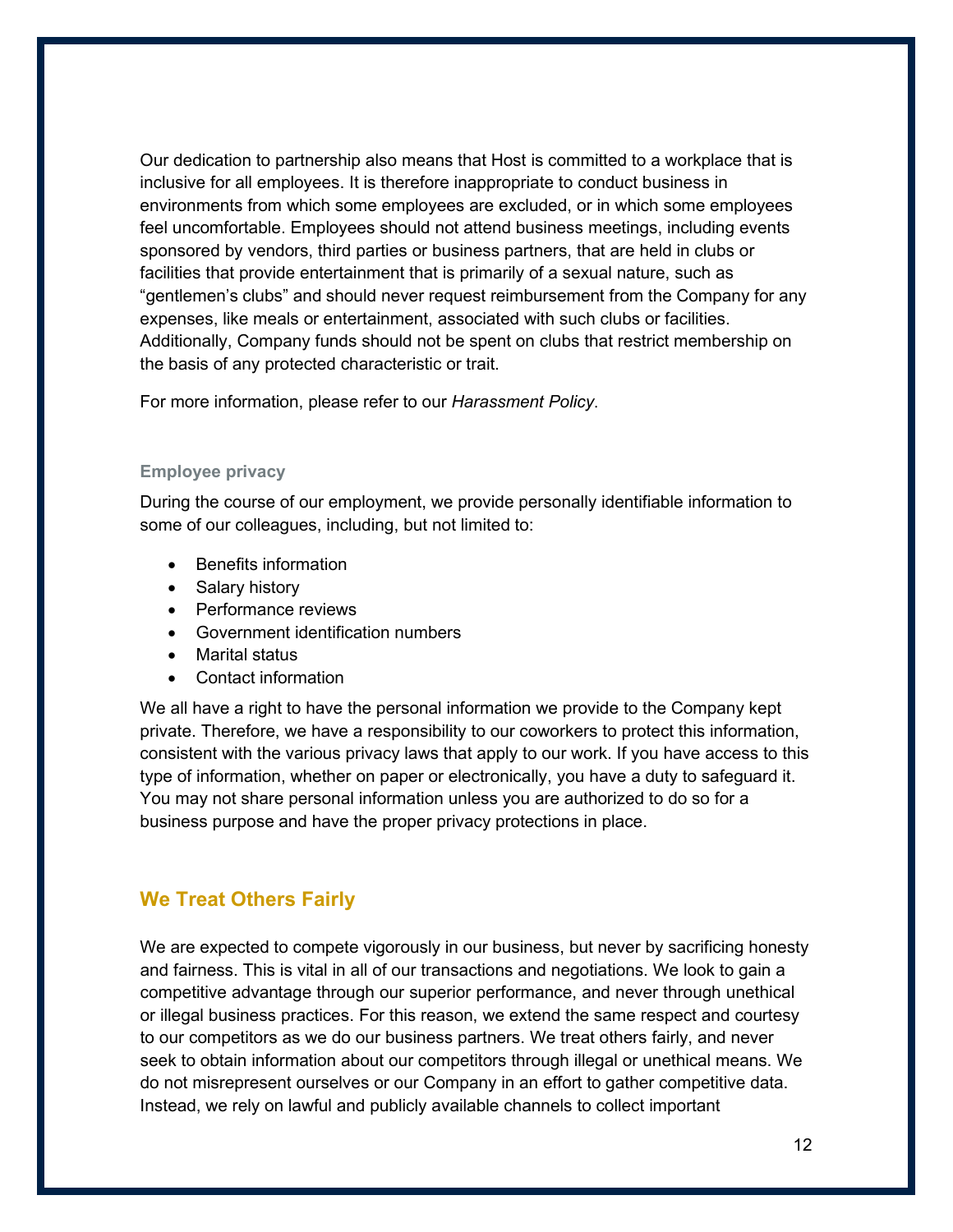competitive information. We must make only complete, factual, and truthful statements about our Company. We must not make disparaging remarks about our competitors or make unfair comparisons between a competitor's business and our own.

#### **Dealing fairly with vendors, suppliers, operators**

We strive to build partnerships with vendors, suppliers, and operators who are fully committed to conducting business in accordance with our Code. In fact, we seek out partners who contribute to the positive and ethical tone we set for our own Company. As Host employees, we should have an understanding of our partners' business, practices and operations and make sure we always conduct business with suppliers fairly and in accordance with our contractual obligations. When selecting our business partners, we use the same care and non-discriminatory and non-harassment practices with them as we do our own employees, and we expect that they will do the same.

Those of us who interact with suppliers and vendors are responsible for ensuring that these companies are reputable, qualified, and knowledgeable about our Company's policies, procedures, and expectations.

**Q**: Cindy has recently been promoted and is now negotiating contracts for products at Company–owned hotels. She mentions to a vendor during a contract negotiation that by lowering the price on a current order, he will greatly improve the chances that Host would recommend that he be used on other projects with other operators. She's not sure this is true, but she figures she's helping the Company obtain the best price possible. Is her behavior acceptable?

**A**: No, absolutely not. We must only make statements that are completely true and honest when dealing with vendors. Even though Cindy's statement may benefit us in the short-term, taking unfair advantage of our vendors and making misrepresentations about our Company is unethical. This conduct violates our Code.

## <span id="page-14-0"></span>**We Compete Ethically**

Building dedicated partnerships means we pursue our goals with integrity and compete legally. It means we make independent business decisions without colluding with our competitors and without engaging in other illegal or unethical business conduct.

When dealing with our competitors, we must be careful not to discuss topics that could violate—or appear to violate—competition laws. Competition laws preserve a free market and allow us to compete fairly and ethically. Any agreement or understanding with competitors to limit, restrict, or govern competition may be unlawful even if the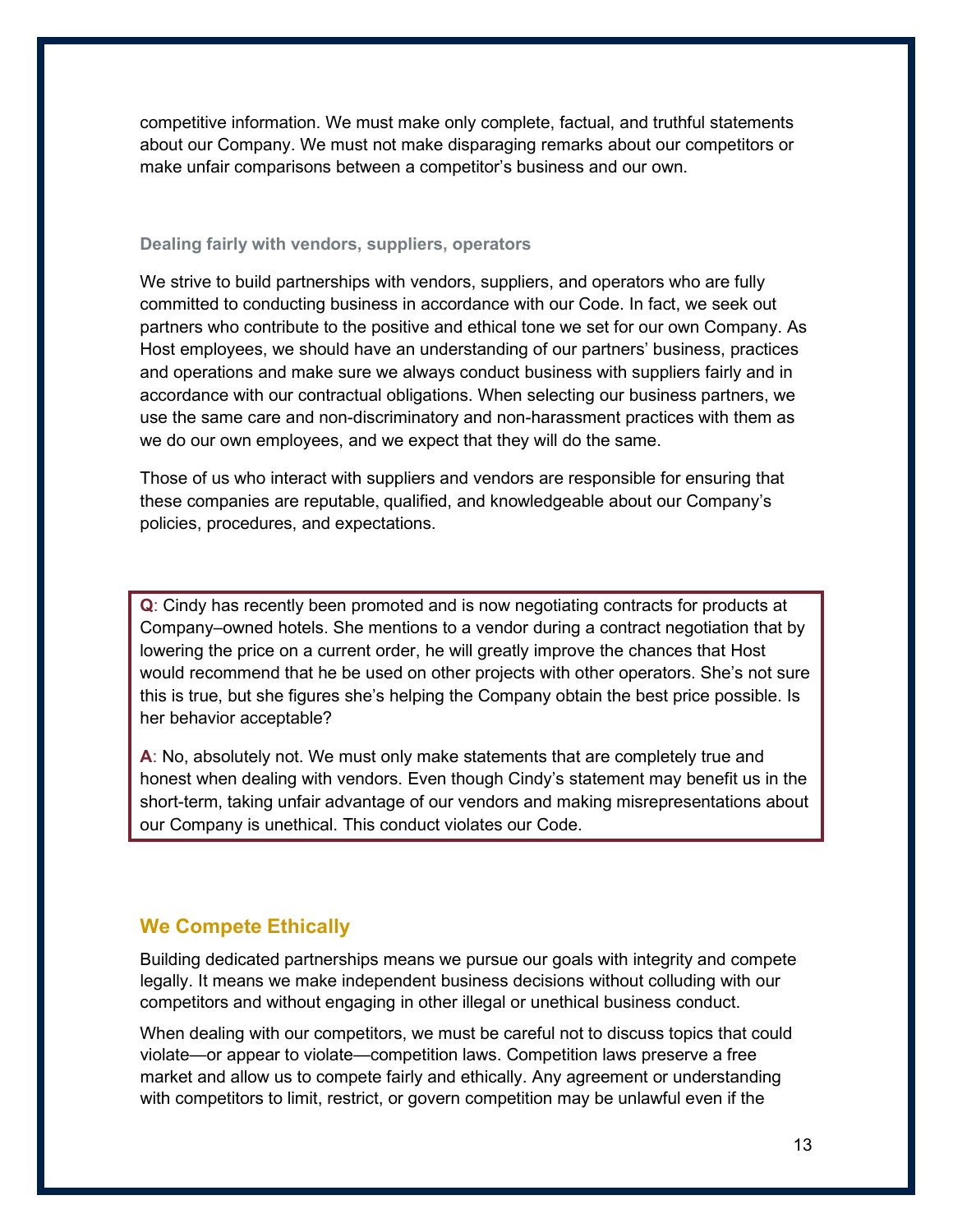parties involved did not act on the agreement or if the action did not actually harm competition. Some topics that violate these laws include:

- Discussing the prices and terms of products or services
- Discussing pricing policies, strategies, or decisions
- Coordinating bidding
- Discussing the terms or conditions of a sale
- Allocating customers, markets or territories
- Agreeing not to deal with a particular customer or supplier, or to deal with them only on certain terms

We must be cautious not to discuss these or other anti-competitive topics when interacting with a competitor. If we even *appear* to enter into a formal or informal agreement with a competitor to restrain trade, the consequences for the individual(s) involved and our Company can be severe. If you find yourself participating in such a conversation, end the discussion immediately and make clear your unwillingness to violate competition laws. You should then report the incident to the Law Department.

In particular, we should use caution when participating in trade association meetings or engaging in communication through a trade association. While we are participating, if anyone attempts to discuss any of the anti-competitive practices listed above we must immediately stop the discussion, leave the meeting, and report the incident to the Law Department. By making our objection to anti-competitive conversations clear and unmistakable, we can protect ourselves, and our Company, from allegations of antitrust or anti-competitive activity. In addition, we enter only ethical and legal arrangements with our business partners. We never give or offer to give a business partner anything of value with the intention of getting an improper commercial benefit in return, and we strictly comply with all laws, regulations, and treaties that prohibit commercial bribery.

## <span id="page-15-0"></span>**We Keep Our Workplace Safe and Healthy**

Host is committed to maintaining a safe and secure workplace. To ensure this commitment is met, we must all be aware of safety issues and policies that affect our jobs. Whenever there is a workplace injury or a dangerous situation, it is very important for us to immediately alert our manager or the person responsible for health and safety in our respective locations. Acting promptly allows our Company to conduct a timely investigation and take any appropriate action to resolve the issue.

## **Preventing workplace violence**

Our dedication to safety includes never engaging in or tolerating any threats or acts of violence, as well as intimidation and attempts to instill fear in others. Weapons are not allowed on our property or inside our facilities—unless our Company is required by local law to allow an employee to possess a weapon on Company premises. If you have concerns about the potential for violence in our workplace, reach out to your manager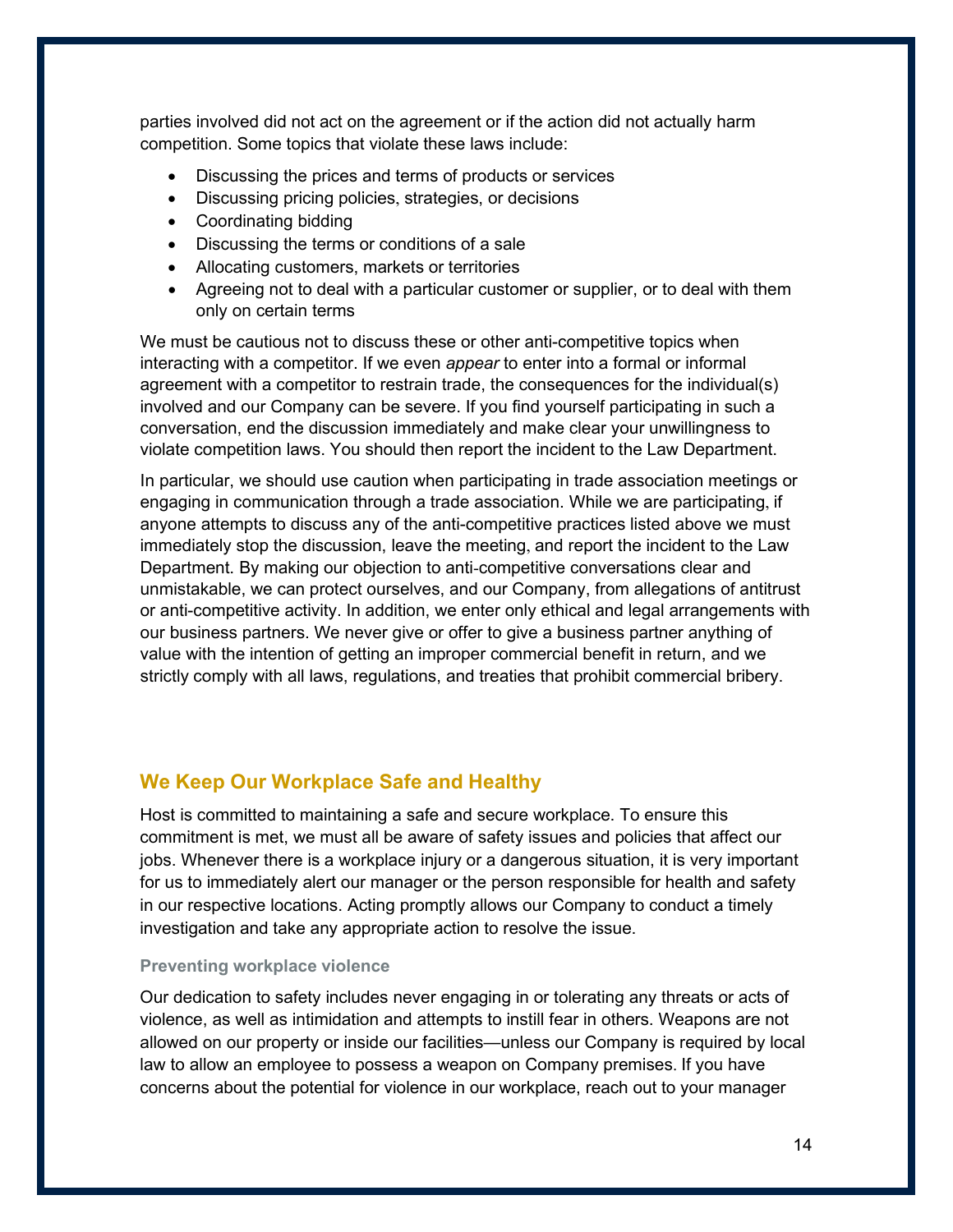right away. In situations where you are concerned about your immediate safety, or that of others, contact local authorities first.

## **Substance abuse**

We are expected to be fit for work and fully capable of performing our duties in the safest manner possible. After all, we cannot do our best work without clear minds. Therefore, we must never report to work under the influence of illegal drugs, alcohol, or any other substance that may impair our ability to work. Our Company prohibits the possession, use, sale, purchase, or distribution of any controlled substances on Company premises, during working hours, or when conducting Company business. Keep in mind that even appropriately prescribed medication may impair your ability to work fully and safely. And while our Company may permit limited alcohol use in conjunction with approved Company events, you must always use good judgment and exercise moderation in these situations.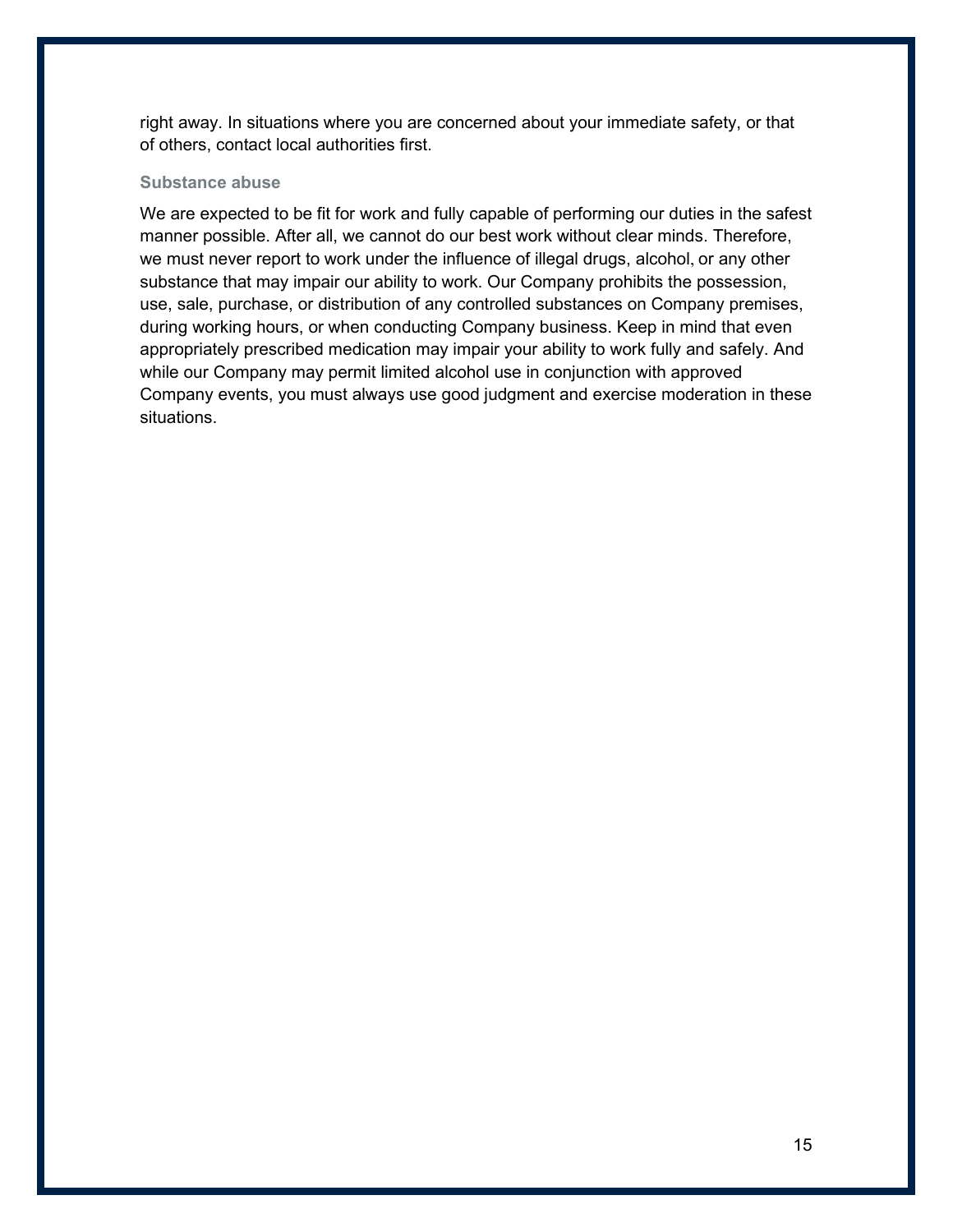# <span id="page-17-0"></span>**We Are Committed to Integrity**

## <span id="page-17-1"></span>**We Put Our Company's Best Interest First**

#### **Avoiding conflicts of interest**

Our commitment to integrity means we put the growth and success of Host above all else. Each of us has a duty to carry out our responsibilities with the utmost good faith and loyalty to our Company. This includes actively avoiding conflict of interest situations—and disclosing pre-existing conflicts. A "conflict of interest" occurs when our personal or private interests or activities interfere in any way—or even appear to interfere—with the Company's legitimate business interests, or with our ability to make fair and objective decisions when performing our jobs. Such conflicts may arise in our dealings with others, like our consultants, vendors, agents and suppliers, and also from personal or social relationships with family members, friends, and fellow employees.

Our Code cannot list every possible circumstance that would lead to a possible conflict of interest. The guidelines here will address the more common situations and should help you recognize situations that are likely to cause an actual or perceived conflict. If you have questions concerning a potential or actual conflict situation, please speak to the Law Department or Human Resources.

#### **Working with friends and family**

Conflicts of interest situations commonly arise when a member of your family or a close friend receives—or is thought to be receiving—favorable treatment as a result of your position with the Company. Of course, the risk of perceived preferential treatment is escalated if a family member, friend, or someone with whom you have a romantic relationship also works at Host. We may not directly supervise, report to, or be in a position to influence the hiring, work assignments, or evaluations of an immediate family member, close friend, or someone with whom we have, or intend to have, a romantic relationship. The goal here is to discourage relationships in our workplace that create the appearance of undue influence or favoritism. Remember, the important thing in all of our partnerships and business dealings is to avoid even the appearance of bias.

**Q:** Thomas works on the Business Information (BI) team but is aware that there's an open position in a neighboring department for a Helpdesk Support Specialist. His girlfriend, Marie, has a technology background and Thomas thinks she would be a perfect fit. He happens to be friends with the Manager of the Support Team and knows he could put in a good word for her. How should Thomas proceed?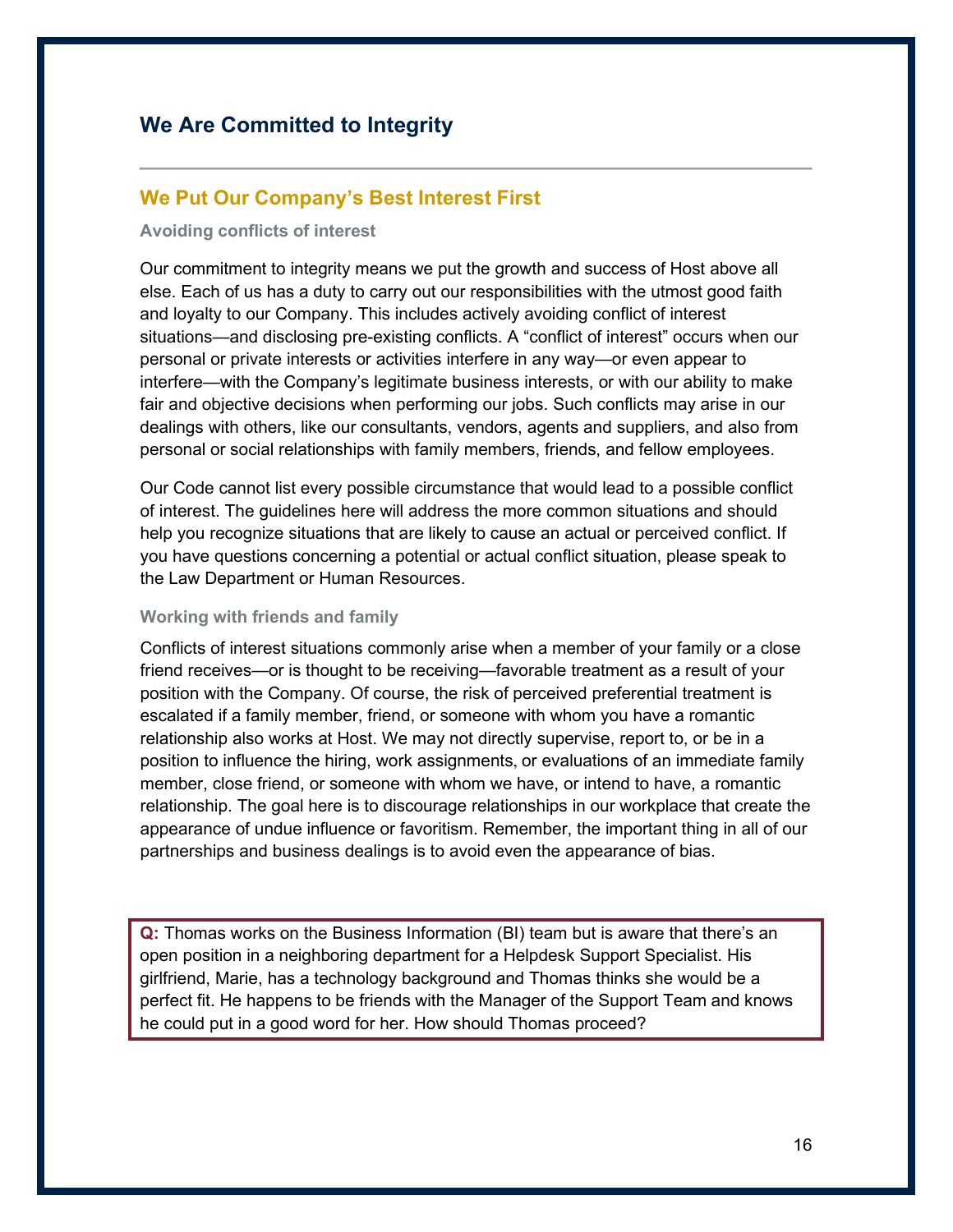**A:** Thomas should avoid any situation that creates the impression that he's exerting undue influence over hiring decisions. Marie can apply for the job, but Thomas should disclose his romantic relationship to Human Resources and remove himself from any decision-making processes, including speaking to the Support Team Manager on her behalf.

## **Outside activities and employment**

Accepting outside employment may also, at times, create a conflict of interest. To avoid such a situation, we may not accept a position with another company that interferes in any way with our ability to do our work for Host. No one may conduct outside business during working hours or use our Company's property, assets, or information to conduct other, unrelated business. In addition, we must not take employment with or provide assistance to any of our suppliers or competitors. If you have questions about the appropriateness of any outside activities, please contact Human Resources or the Legal Department.

## **Business opportunities**

Acting in the best interests of Host requires that we never try to compete with our Company. We may not take for ourselves or our family (or direct to a third party) any business opportunity that we discover or identify through the use of Company property, assets, information or our position. We may not use Company property, assets, information, or our position for personal gain or private interest. In addition, we must never help anyone else take such business or investment opportunities for their own personal gain—including our family members and friends.

#### **Financial interests and investments**

We each have a right to manage our personal finances and investments. However, there are certain situations that should be avoided because of the high risk of conflict between our own personal or financial benefit and our Company's best interest. For that reason, we may not engage in any of the following activities without prior approval from the Law Department:

- Serve as a director, officer, employee, consultant, or other key personnel of a company or business that competes with, deals with, or is a supplier or vendor to Host.
- Hold a significant financial interest in a company that does business or competes with Host if you are in a position to influence Host's business or transactions with that company.
- Provide consulting, legal, advisory, or other similar services to a company or business that competes with, deals with, or is a supplier or vendor to Host.
- Engage with an entity that has a material financial relationship with the Company or an entity whose interests are adverse to, or conflict with, the interests of Host.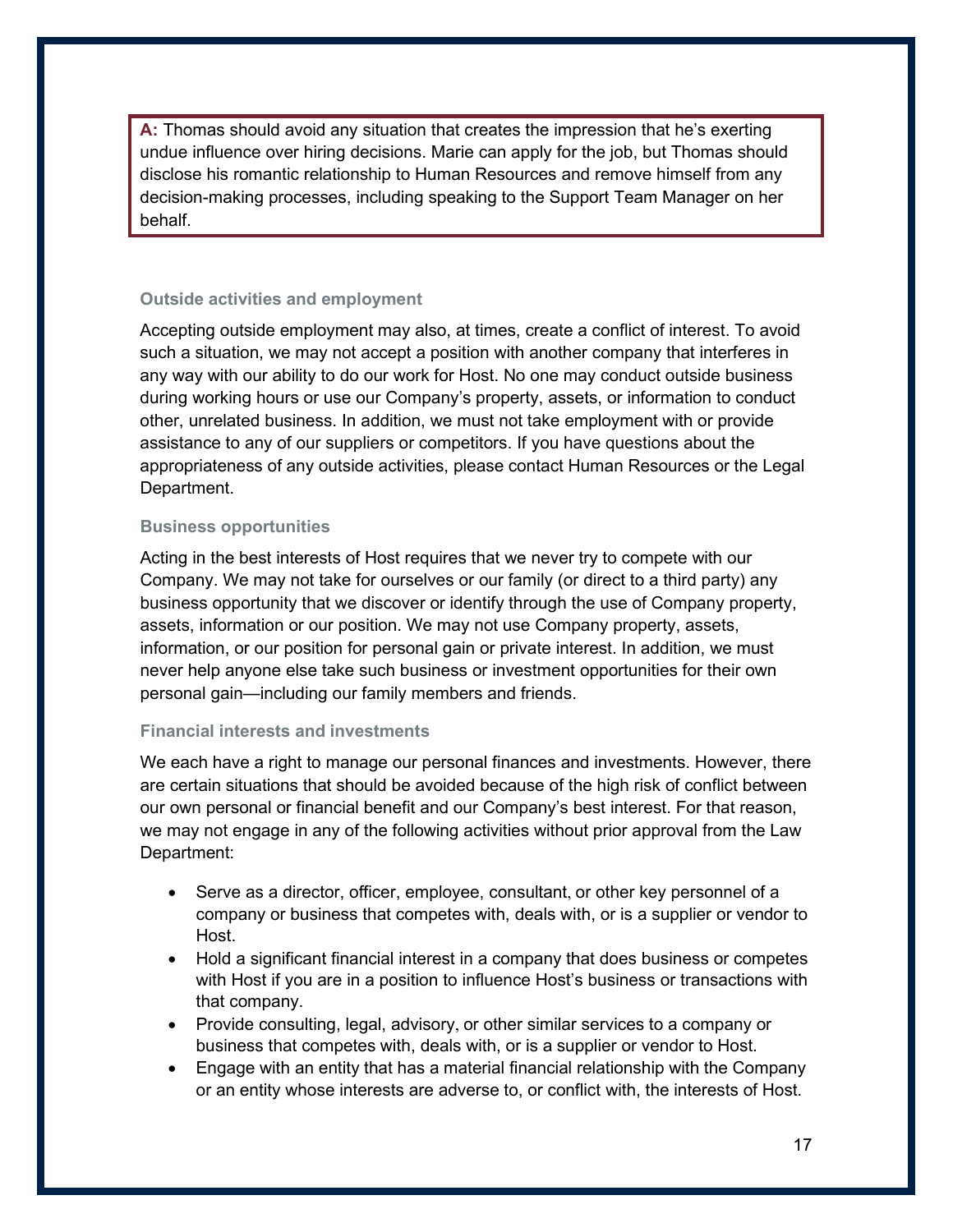#### **Disclosures**

If you believe you have a conflict of interest, or may have the potential to enter into one, you should disclose the matter immediately to your manager and the Law Department. This way, the situation can be properly reviewed and managed.

## <span id="page-19-0"></span>**We Maintain Appropriate Business Relationships**

In a business setting, we may have good reason to provide or accept gifts and entertainment as a means of creating goodwill and sound working relationships with our business partners, including current or prospective vendors, contractors, consultants, operators, or managers. Unfortunately, providing or accepting gifts, favors and entertainment may appear to obligate the recipient or influence a business decision.

Please keep in mind these key rules:

- We must never accept or provide a gift or service if it will compromise, or could appear to compromise, the Company or the recipient.
- We must always ensure that any exchange of gifts, favors or entertainment is professional, appropriate, and does not create the appearance of impropriety.
- We must never request or solicit gifts, favors, entertainment or services. Simply put, asking for gifts or entertainment is prohibited.
- We may never accept or give cash or cash equivalents.

A "gift" can be anything of value—for instance, tangible goods, services, discounts, meals, trips, sports or performance tickets, endorsements, free rooms, or personal entertainment, no matter if it is received or delivered at one's home or office.

"Entertainment" is considered a meal or event where both you and the business party are present. If a business partner offers you access to this kind of event (tickets, for example), but does not attend with you, that is considered a gift and gift rules apply.

The following rules apply for all gifts and entertainment.

When we offer gifts, we must ensure that:

- The gift has a market value of \$150 or less
- The gift is consistent with marketplace practices
- The gift is infrequent in nature
- The gift is in good taste
- The gift is unsolicited, meaning the recipient did not ask for it nor suggest it
- The gift is not cash or a cash equivalent
- The gift complies with all applicable agreements, laws, and regulations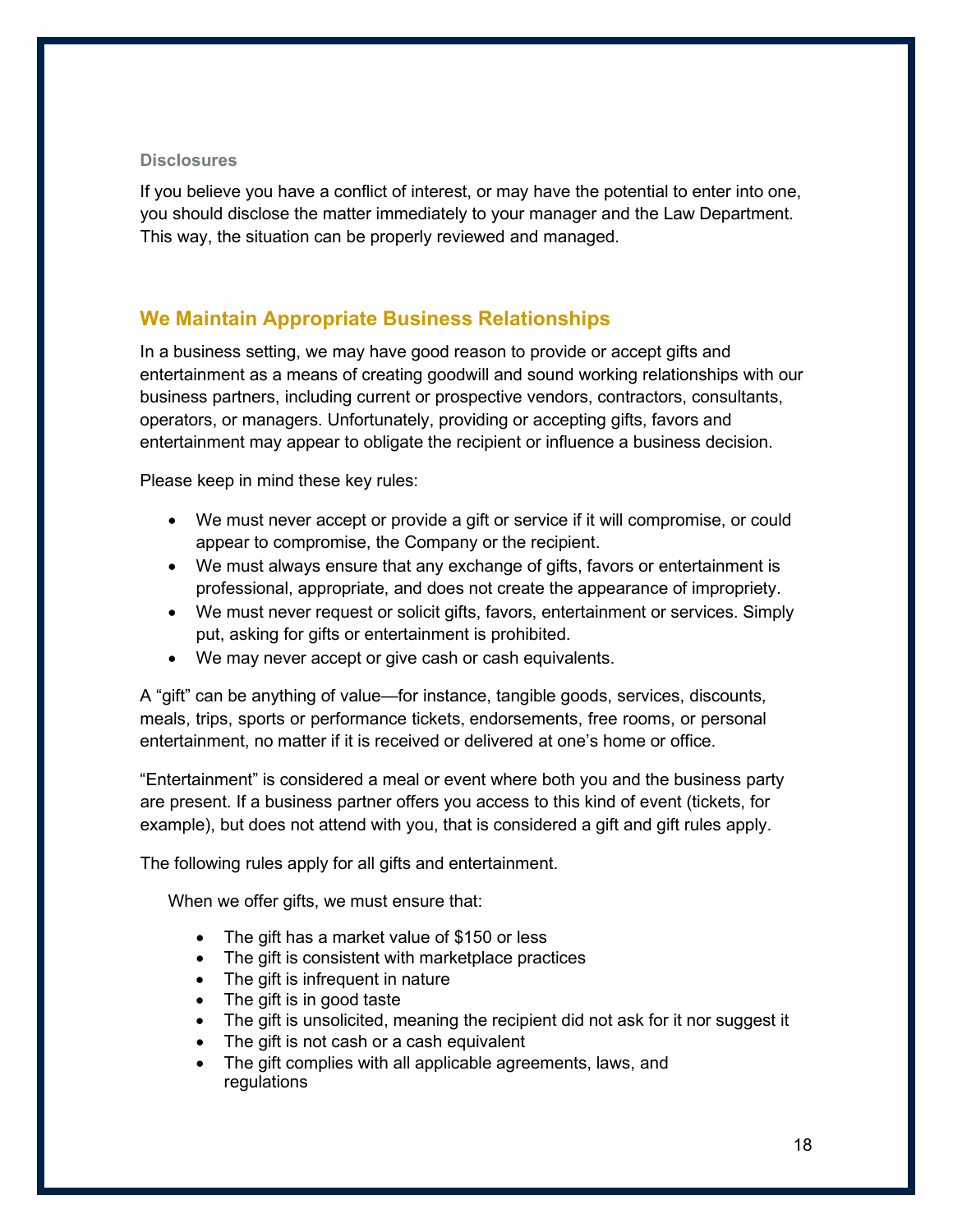When we receive gifts, the same rules apply. We may only accept gifts that:

- Have a market value of \$150 or less
- Are customary and tasteful
- Are unsolicited
- Are infrequent
- Are not cash or cash equivalents
- Comply with applicable agreements, laws, and regulations

When accepting or offering business entertainment, the following rules apply:

- Entertainment is reasonable and modest in value
- Entertainment is professional and tasteful
- Entertainment includes the discussion of business
- Entertainment takes place in a setting that is appropriate and inclusive

In rare circumstances, the local customs of some countries may call for the exchange of gifts having more than nominal value as part of the business relationship. In these situations, gifts may be accepted only on behalf of Host (not an individual) with the approval of the Law Department. Any such gifts received should be turned over to Human Resources for appropriate disposition or donation to a charitable organization. In all cases, the exchange of gifts must be conducted in a manner that precludes any appearance of impropriety.

Any gifts or entertainment not meeting these conditions may be accepted or given only with the prior approval of the Law Department.

Finally, because we must follow stricter rules when we work with government officials, our normal gifts and entertainment policy does not apply to our partnerships with these individuals. For more information on interacting with government officials, please see the "We Comply with International Laws" section of this Code.

**Q:** As a vice president in Design and Construction, Melissa is in charge of hiring a construction company to renovate a newly acquired hotel. One of the companies has offered to fly her out to a hotel that it has recently renovated in order to show her their work. The company has indicated that she'll be able to spend the entire weekend free of charge. It has also offered complimentary golf and meals. Melissa would like to review the company's work and golf is a nice perk. Should she accept the offer?

**A:** No, Melissa should not accept the offer. Host employees are prohibited from accepting gifts, including travel, with a market value in excess of \$150.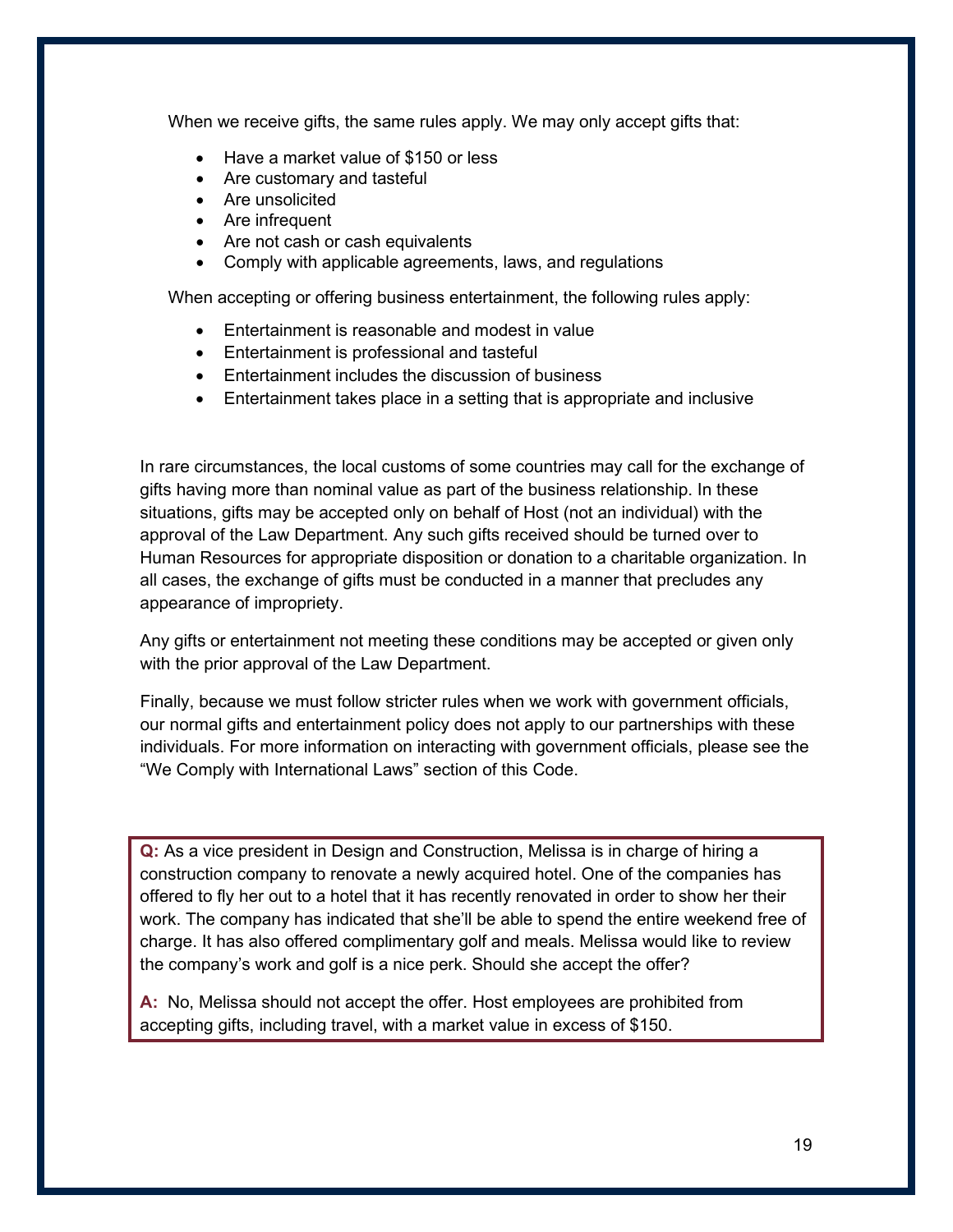## <span id="page-21-0"></span>**We Never Trade on Inside Information**

In the course of our work, we may become aware of information about our Company or about another organization with which we do business before the general public hears about it. When this information is both material and non-public (or "inside" because it is known only to those within the Company), it's important that we never disclose it or use it for our personal benefit.

Material information comes in various forms, and can be positive or negative in nature. Examples may include earnings forecasts or merger or acquisition discussions. Generally, it is any information that a reasonable investor would consider important when making an investment decision like buying or selling stock. We must ensure that any non-public, material information that we may learn about Host or any other company, including competitors, is not disclosed under any circumstances.

Please note that trading on material, non-public information is a violation of insider trading laws, and subjects those involved to disciplinary action, as well as potential civil or criminal penalties. It is also illegal to provide inside information to others (or "tip them off") in making their investment decisions.

Insider trading is a complicated subject with significant consequences. For more detailed guidelines, please see our *Insider Trading Policy Statement*. If you have any questions, please consult the Law Department.

**Q:** Samuel, an analyst in Treasury, owns shares of the Company's stock. In working on a proposed Board presentation, he learns about a new business strategy that will affect many aspects of the Company. This prompts Samuel to think about his investments. He decides to buy more Company shares, because the new strategy will likely strengthen the Company's business. Was this an acceptable decision to make?

**A:** No, Samuel's decision is illegal and is prohibited. Acting on inside, or "material, nonpublic" information, is called insider trading. From time to time we may come across such information as we carry out our jobs, and it is our duty to never make personal investment decisions based on information that isn't available to the public.

## <span id="page-21-1"></span>**We Comply with International Laws**

We believe in winning business through the quality of our assets and our *ethical performance*, never through bribery. We strictly abide by all laws, regulations, and treaties prohibiting corruption both here and abroad.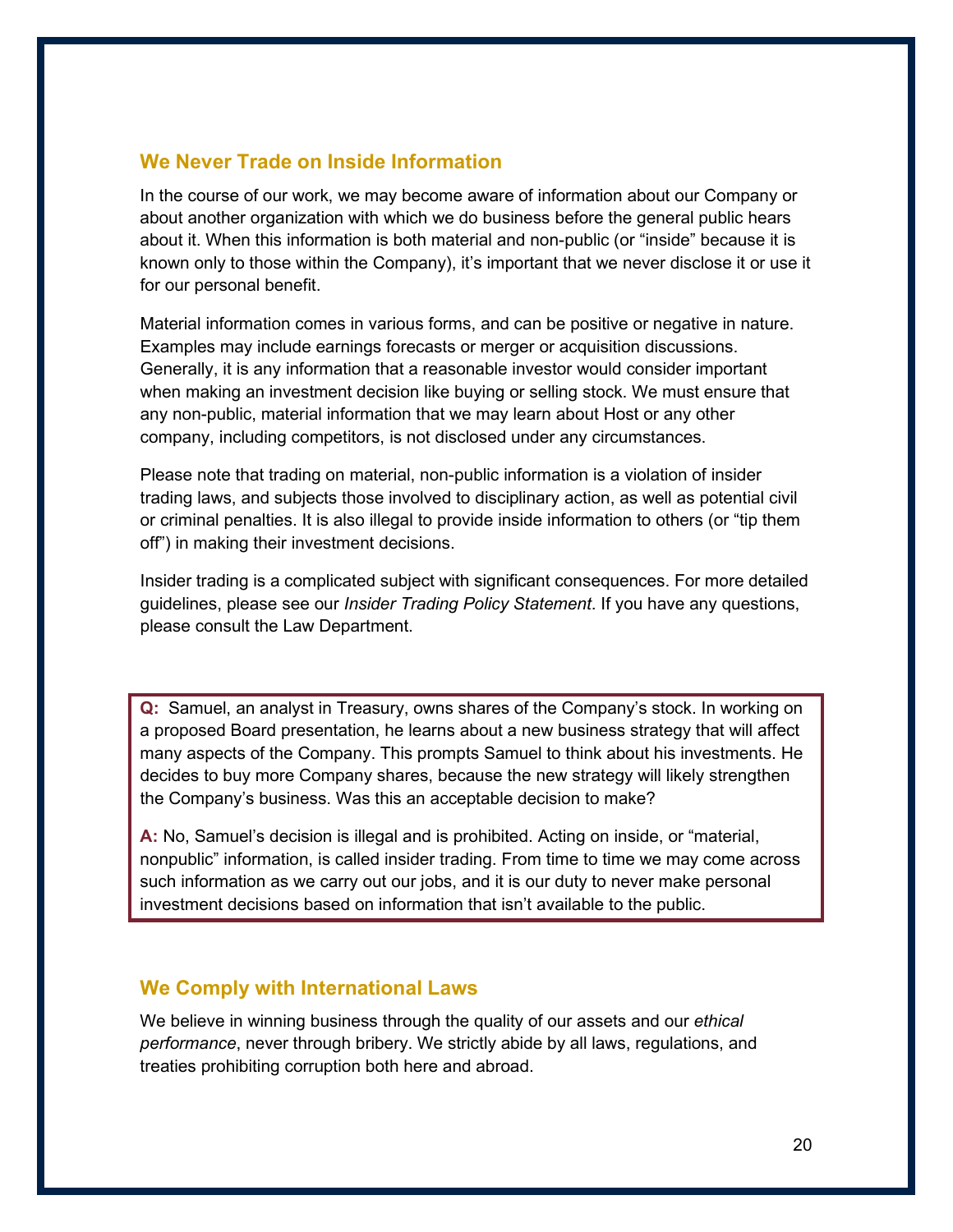In the U.S., federal, state, and local governments forbid their employees from accepting bribes and certain gifts and entertainment. We never offer a government employee money, gifts, favors, meals, or entertainment unless approved in advance by the General Counsel.

The U.S. Foreign Corrupt Practices Act, the UK Bribery Act, and laws in other countries where we do business prohibit bribery of foreign government officials. Under these laws, we cannot pay or offer bribes to foreign officials to get or keep business. Bribes are not just cash payments; gifts of goods or special favors can also be bribes. Foreign officials include government employees, political party officials, employees of government controlled businesses, military, and candidates for government office.

In certain special circumstances, we may make modest payments to foreign officials to expedite routine governmental action. These payments are known as "facilitating payments." Facilitating payments are acceptable only if:

- The payment is legal under local law;
- The purpose of the payment is to expedite or secure routine government action;
- The amount is modest under local norms;
- The payment will not cause embarrassment for the Company;
- The Law Department has approved the payment in advance; and
- The payment is accurately reported in the Company's books and records.

In some countries, bribery between business partners (called "commercial bribery") is also prohibited. As described in the "We Compete Ethically" section of this Code, we never engage in unethical business practices with our commercial partners.

For more detailed information, please read our *Antibribery Policy* and *Antibribery Compliance Manual*. If you have any questions, please consult the Law Department.

#### Money laundering

Money laundering is the process by which individuals or entities try to conceal illicit funds or otherwise enter into transactions to make these funds appear legitimate. Given our commitment to doing business with integrity, Host clearly does not condone, facilitate, or support money laundering. To help prevent the spread of these acts, we all need to watch out for irregularities in the way payments are made, including large cash payments and unusual transactions, and report any suspicious behavior to the Law Department.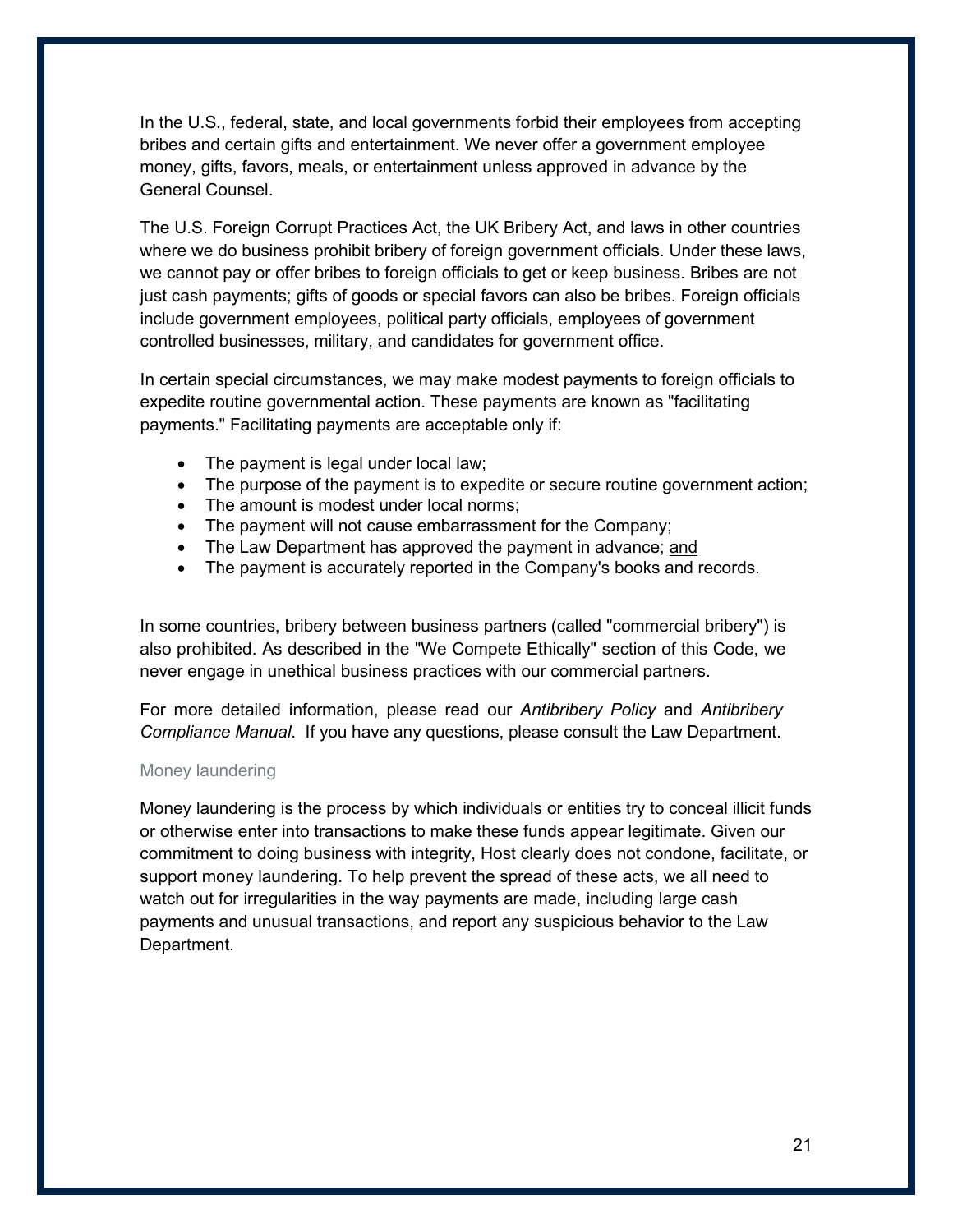# <span id="page-23-0"></span>**We Are One with Our Community**

## <span id="page-23-1"></span>**We Are a Responsible Corporate Citizen**

As a global company, we are guided by the United Nations Universal Declaration of Human Rights in our support and respect of the protection of human rights within our sphere of influence. We endeavor to conduct our business operations according to these fundamental rights. That is why we condemn all forms of human trafficking and exploitation of children, and we fully support and comply with all laws issued to prevent and punish such crimes. We expect the same commitment from all of our suppliers and other business partners.

## <span id="page-23-2"></span>**We Strive for Environmental Sustainability**

We recognize our responsibility to control the impacts our business activities, products, and services may have upon the environment. We are fully committed to environmentally friendly solutions for current and future generations that meet or exceed the laws, regulations, objectives, and other requirements that apply to Host. Further, we are committed to the prevention of pollution and to the continual improvement of our environmental management processes.

We strive to do our part to conserve resources and prevent waste. For this reason, we also pursue environmentally sound and sustainable business practices. Our goal is to lead our industry in responsible behavior and we encourage our business partners to do the same.

## <span id="page-23-3"></span>**We Give Back**

We have a strong sense of responsibility to the communities in which we do business and, as a Company, we often participate in charitable activities. You are welcome and encouraged to join in these activities. However, you should not use Company resources—including time—towards your personal causes or contributions. If you have a charitable cause you believe Host should support, please discuss it with Human Resources. For more information, please refer to our *Charitable Contributions Policy*.

#### **Political contributions and involvement**

Our Company encourages your personal participation in elections, government processes, and political activity. However, any involvement in political activities must be performed on your own personal time and at your own expense. You may never conduct personal political activities on Company time or with Company resources (for example, stationery or other office supplies). Further, if you are asked to speak on public issues, you must make it clear that any statements made are your own and not those of our Company.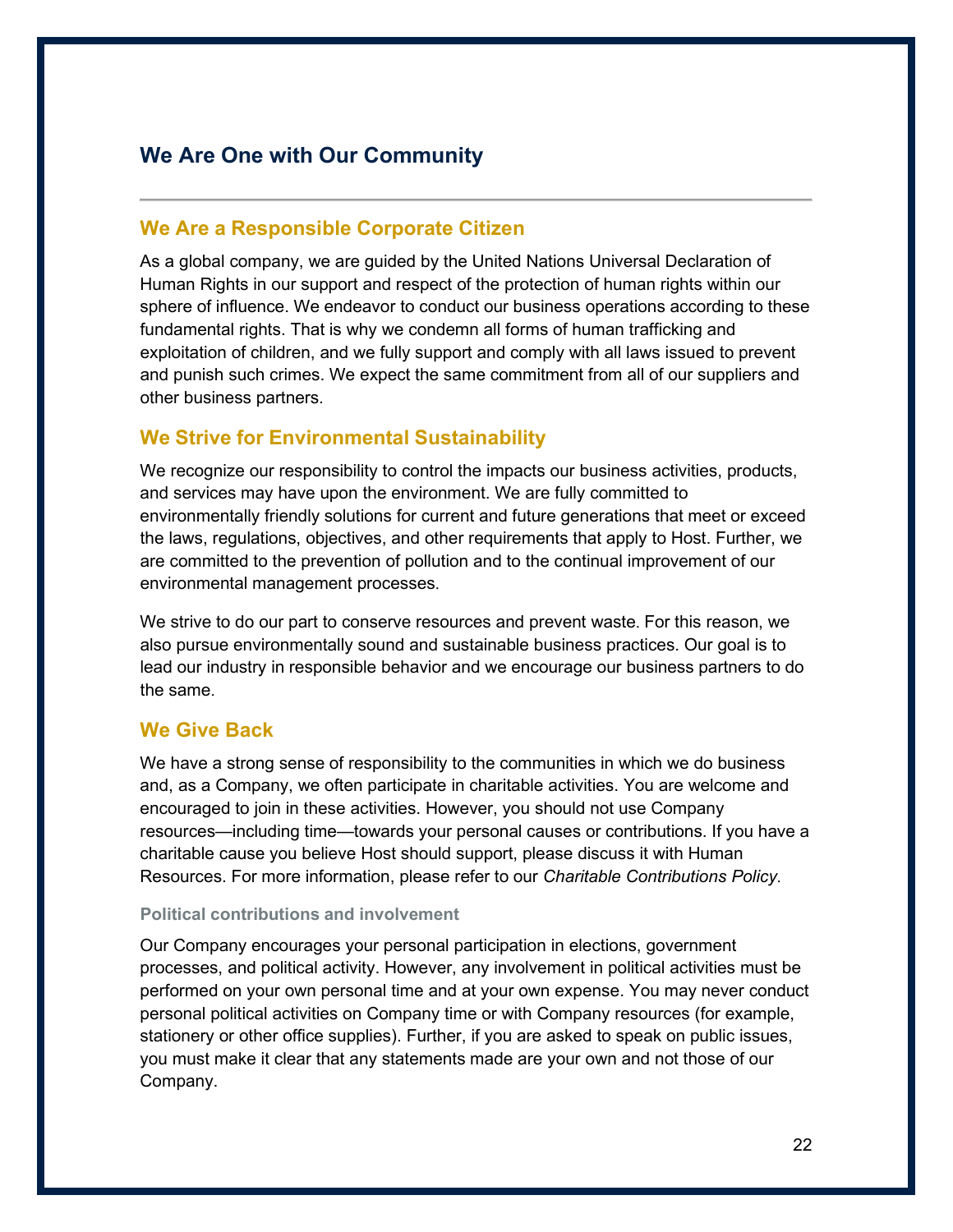From time to time, our Company expresses its views on local, national, and international issues that affect our business. In such cases, Company funds and resources may be used, but only when permitted by law and by our strict Company policies. Company funds may not be used to contribute to candidates, political party committees, or political action committees, nor may Company funds be used to make direct independent expenditures to support or oppose political campaigns, to contribute to  $501(c)(4)$  "social welfare" organizations or to support ballot measure committees. All political, legislative and regulatory activities conducted by, or on behalf of, the Company are coordinated through the Law Department to ensure compliance with all laws and regulations.

#### **Solicitation on Company premises**

When we are at work, we should concentrate on our job responsibilities. Accordingly, our people, as well as third parties working with us, should not distribute literature or make personal solicitations during business hours or in work spaces. Personal solicitation for charitable, community, educational or other activities or causes can interfere with work or be perceived by co-workers as coercive.

If you have a message related to Host's business or a charitable or community activity that you'd like to distribute, please contact Human Resources.

## <span id="page-24-0"></span>**We Communicate with the Public with One Voice**

We are committed to delivering accurate and reliable information about the Company to investors, financial analysts, the media and other members of the public. It is important for us to speak about our Company with one consistent voice. Therefore, we may not make public statements on our Company's behalf unless we have been designated as a Company spokesperson. If an investor, security analyst, member of the press, or other key public contact requests information from you, even if the request is informal, please refer them to Investor Relations.

Furthermore, our position in the marketplace and our Company's reputation are particularly in focus when dealing with media inquiries. If you are approached by a reporter or other media representative, be polite, but defer any statements or requests for information to Investor Relations. For more detailed information, please consult our *Regulation Fair Disclosure Policy*.

**Q:** A reporter called Evan, a vice president in Asset Management, looking for some basic information about a substantial renovation that had just been completed at one of the Company's hotels. Evan is responsible for the hotel and knows all about the project. May he answer the questions?

**A:** No, even simple questions should be referred to Investor Relations because Evan may not have all the relevant facts. Even if he provides accurate information, releasing it at the wrong time might interfere with the Company's plans. In addition, uncoordinated